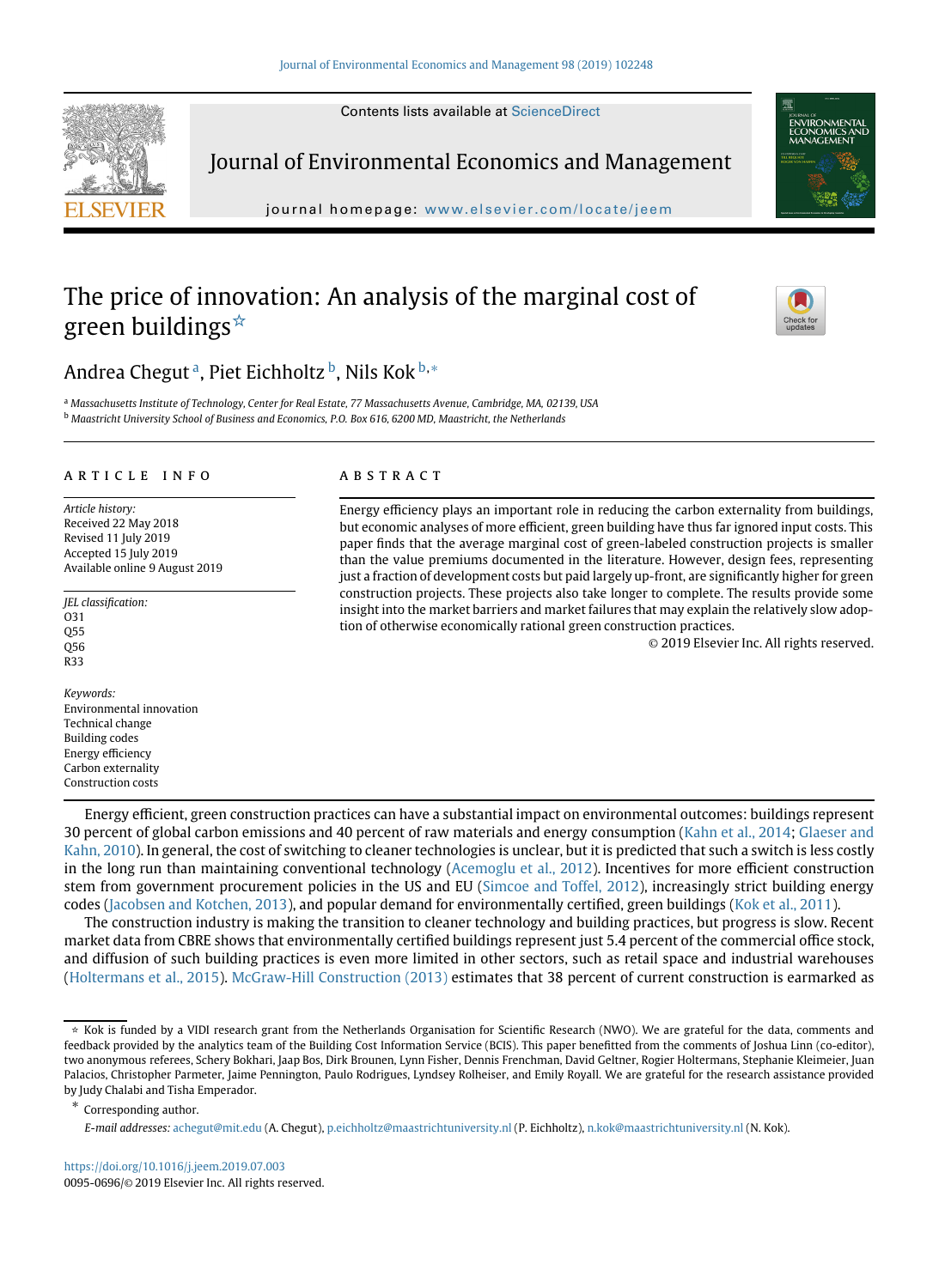green, but the number of green construction-related jobs is 611,000, which is only 12.3 percent of total construction employ-ment in 20[1](#page-1-0)1.<sup>1</sup> Even though green construction is gaining market share, new construction and building refurbishment are still mostly conventional. These market trends raise questions about the marginal costs and benefits of environmentally certified, [green construction. Perhaps they simply reflect economic rationality, or rather point to an energy-efficiency gap \(Gerarden et](#page-17-7) al., 2017) in commercial real estate construction.

The economic literature on more efficient, green building has thus far solely focused on the measurement of outputs, and generally documents rental, occupancy and value premiums for green commercial buildings, ranging from 13.3 to 36.5 percent for transaction prices (Eichholtz, Kok and Quigley, 2010, 2013; [Fuerst and McAllister, 2011;](#page-17-8) [Chegut et al., 2014\)](#page-16-1). For energy efficient residential properties, transaction premiums have been documented to vary between 2 and 16 percent, relating to the level of the rating [\(Brounen and Kok, 2011;](#page-16-2) [Deng et al., 2012;](#page-17-9) [Walls et al., 2017\)](#page-17-10). These marginal financial benefits reflect cost savings and risk perception, but perhaps also the higher input costs required to construct more efficient buildings. The relatively slow take-up of green construction practices could thus be due to construction costs that are higher than the marginal benefits. Indeed, the general perception in the construction and real estate development industry is that green construction is expensive, especially if it involves the refurbishment of existing buildings.

Given that green building is relatively novel in the construction industry, developers are understandably uncertain about the marginal cost of such building practices relative to traditional property development. As discussed by [Matisoff et al. \(2016\),](#page-17-11) there is very limited rigorous empirical evidence regarding the cost and cost-effectiveness of investments to achieve green building certification. The existing research on input costs is limited to a handful of case studies, typically comparing a small number of green buildings to conventional counterfactuals, without properly controlling for other building characteristics and features of the construction process. The findings from this anecdotal evidence are thus hard to interpret or generalize.<sup>[2](#page-1-1)</sup> To date, no systematic research has assessed the marginal cost of more efficient, green construction in an empirically rigorous manner. This lacuna hampers the understanding of developers and real estate owners regarding the input costs of green construction, and the understanding of policy makers as to which (potential) market failures to address. Combined, this may slow down the diffusion of energy efficient and sustainable building practices, and thus the necessary reduction of the carbon externality from the built environment.

Using a unique dataset, this paper identifies the marginal cost of green construction for the largest commercial property market in Europe, the UK. We use the Royal Institution of Chartered Surveyors' elemental construction cost database The Building Cost Information Services (BCIS), which is to our knowledge the only large-scale, non-proprietary dataset that has project cost, project duration and contract data for individual construction projects. We link these data to the database of the Building Research Establishment (BRE), whose BREEAM label represents the oldest and most widely adopted environmental certification system for buildings in the UK. Using propensity scoring, we then assess the marginal construction cost for a set of 336 BREEAMcertified buildings, matching projects on location and construction period with some 2000 non-certified construction projects built between 2003 and 2014.

In line with conventional wisdom, we document a statistically significant difference in total construction cost between green, BREEAM-certified buildings, and conventional, non-certified buildings. The average difference in total costs for the sample as a whole is 6.5 percent. This finding holds for simple univariate comparisons and more importantly, for cross-sectional regression analyses that control for property type, building owner category, and construction contract and tendering characteristics. The result is robust to various functional forms, the inclusion of propensity score weights and holds for the costs of new construction projects as well as for the costs of refurbishment of existing buildings.<sup>[3](#page-1-2)</sup>

We find that the higher overall costs for more efficient, green buildings stem from a specific set of construction cost elements. Our dataset distinguishes eight specific construction cost elements - such as design, preliminaries, substructure, external work and finishings - which allows us to investigate the contribution of each of these elements to the total construction cost. Controlling for building and contract characteristics, only design fees and building fittings and finishes appear to be significantly correlated with the degree of a building's sustainability: green building design costs are 32 percent higher than the costs of conventional building design, and fittings and finishes costs are higher by 32 and 28 percent, on average, respectively.

Moreover, we document a strong positive relationship between the level of environmental certification in construction projects and the corresponding construction costs. The highest rated green buildings - those labeled BREEAM Very Good, Excellent and Outstanding - are up to 31 percent costlier to construct as compared to non-certified projects, after controlling for a large set of building quality characteristics. Construction cost elements also vary significantly with the "greenness" of buildings.

<span id="page-1-0"></span><sup>&</sup>lt;sup>1</sup> This number includes designers, engineers, architects and construction workers in the green construction industry (See[:http://www.carpetrecovery.org/pdf/](http://www.carpetrecovery.org/pdf/annual_conference/2012_conference_pdfs/Presentations/USGreenMarketTrends.pdf) [annual\\_conference/2012\\_conference\\_pdfs/Presentations/USGreenMarketTrends.pdf,](http://www.carpetrecovery.org/pdf/annual_conference/2012_conference_pdfs/Presentations/USGreenMarketTrends.pdf) accessed June 14, 2013). The US Bureau of Labor Statistics registers only 487,709 green construction jobs, representing just 9.8 percent of total construction employment in 2011 (See[:http://www.bls.gov/news.release/pdf/ggqcew.](http://www.bls.gov/news.release/pdf/ggqcew.pdf) [pdf,](http://www.bls.gov/news.release/pdf/ggqcew.pdf) accessed June 25, 2014.).

<span id="page-1-1"></span> $^2$  See [Kats \(2003\);](#page-17-12) [Matthiessen and Morris \(2007\).](#page-17-13) These reports compare green-certified buildings with conventional peer buildings and document an average cost premium of zero to three percent. In Europe, [Atkinson \(2010\)](#page-16-3) studies three individual building sites that seek green certification for new construction. Results suggest that moving toward a high-performing building raises construction costs by 15.4–37.4 percent.

<span id="page-1-2"></span> $3$  Our results are contingent upon the assumption that green buildings do not sort into more valuable locations, or to the extent such sorting takes place, that our location controls pick up this effect. Beyond sorting on location, our analysis, as any cross-sectional study, also relies upon the assumption that there is no omitted variable bias – if green buildings would all have valuable but unobservable attributes or features (e.g. a fancy lobby or rooftop terrace), our results would merely reflect the value of those amenities, rather than the cost of "green" attributes.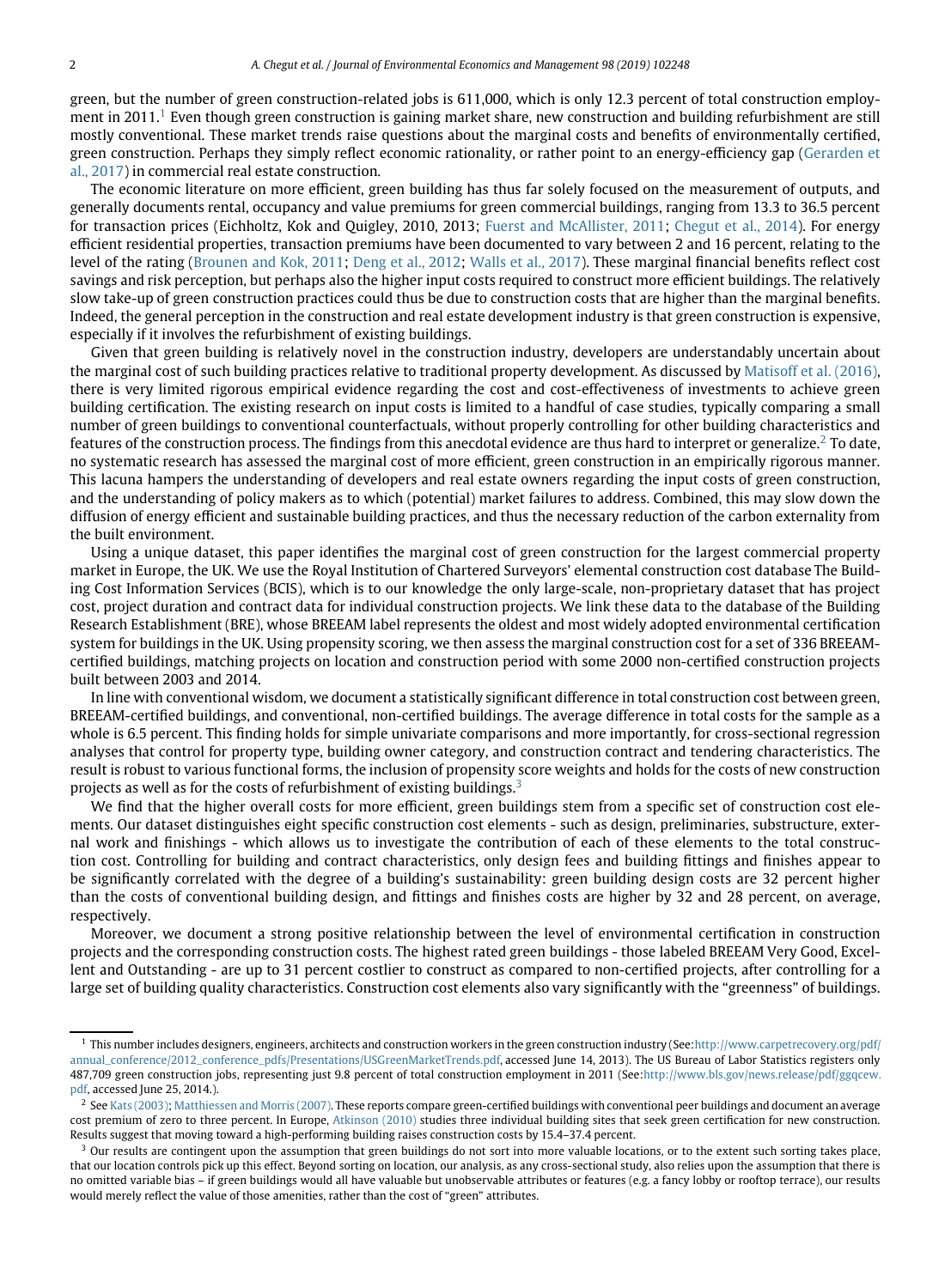Employing a model with the most extensive set of control variables, we find that design fees for BREEAM Outstanding buildings are 150 percent higher than the design fees for non-certified buildings.

For the key initiator of any construction project, the developer, the profitability of a project hinges not just on overall costs, but also on the development time - longer construction periods increase the burden of construction loans and reduce the return on the developer's equity investment. We therefore assess the duration of construction projects in our sample, documenting that more efficient, green buildings take significantly longer to complete, after controlling for project size and other variables that are likely to affect project duration. Specifically, green building projects take about 11 percent longer to complete as compared to conventional buildings, and that difference is higher for the most energy efficient buildings.

This paper provides the first systematic evidence on the cost of incorporating technological components in the construction of buildings that lead to enhanced environmental outcomes. The literature consistently documents significant demand-side effects of more efficient, green construction, leading to rent and transaction price premiums [\(Eichholtz et al., 2010,](#page-17-14) [2013;](#page-17-15) Chegut [et al., 2014\). Our findings show that these demand-side effects can be explained partially by the higher marginal cost of more](#page-16-1) efficient, green construction, but there is a positive gap between the average marginal transaction price found in the empirical literature and the average marginal cost we find in this paper. This suggests that the energy-efficiency gap in real estate may be due to both a market barrier and a market failure.

As for market failure, the results provide some indication as to why the diffusion of green technology is not more common in the building stock: the construction cost elements that are most strongly related to design, fittings, and finishes are more expensive. Even though these cost elements on aggregate represent a small proportion of total costs and are presumably capitalized into the price at which the developer can sell an asset, they accrue to a group of stakeholders making decisions that impact the lifecycle value of the entire building. Design fees are largely paid before construction has been started, and are mostly paid from the developer's equity [\(Geltner et al., 2013\)](#page-17-16). Importantly, even though design fees are only three percent of overall costs, these fees are investments with a significant risk, since fees are paid during a phase when developers still face fundamental uncertainty regarding the success of their project. These fees can thus be regarded as the premium a developer has to incur for the option to develop a building. The fact that the results show design fees that are more than 150 percent higher for the most advanced green buildings reduces the likelihood that developers engage in the option to develop such projects. Fittings and finishes are implemented later in the development process, but if lenders are unwilling to provide additional financing for more sustainable, green buildings, these additional costs might prohibit green construction.

The longer average project length for more efficient green buildings rather constitute a market barrier. The project length increases the uncertainty of total project costs and in turn uncertainty around the developer's expected return on equity. Presumably, as developers and construction companies become more experienced in green building, the additional time required to developed green rather than conventional buildings will decrease.

The paper proceeds with Section [1,](#page-2-0) outlining the literature on the determinants of construction costs. Section [2](#page-3-0) documents the data sources and summary statistics, followed by Section [3](#page-7-0) where we describe the methodology and models. The empirical results are presented and discussed in Section [4,](#page-9-0) and the paper ends with a short discussion.

## <span id="page-2-0"></span>**1. Innovation, green buildings, and costs**

#### *1.1. Innovation and buildings*

Capital innovation stems from augmenting the existing quality of a product or process, which requires an effort cost incurred by the innovator who brings the product to market [\(Aghion and Griffith, 2005\)](#page-16-4). Technology improves through these efforts. In turn, the quality of the product in the previous period forms the basis of learning, development and cost for the current period [\(Baltagi and Griffin, 1988\)](#page-16-5). Over time, a process of standardization sets in on the basis of a given state of technology (Farrell and [Saloner, 1985\). In this way, there is a continued tension between technological progress and standards for the production of](#page-17-17) goods and services.

Like in manufacturing, construction undergoes a cycle of invention, innovation, technological change and standardization. Additional effort and potential costs can come from invention and process innovations in construction [\(Slaughter, 1998\)](#page-17-18), such as the recent efforts in Building Information Modeling, which fundamentally alters building design and processes.

Designing, constructing and delivering efficient, green buildings is a relatively recent innovation in the real estate sector, but this type of innovation has been shown to impact costs in different ways. Energy efficiency has already been documented as requiring changes in the design methods [\(Mapp et al., 2011\)](#page-17-19), contracting [\(Fisher and Bradshaw, 2010\)](#page-17-20) and construction materials [\(Tatari and Kucukvar, 2011\)](#page-17-21). Product innovations like triple-glazed windows, building monitoring systems and embodied carbon-free insulation may have increased material and labor costs in construction over the last decade, and even more sophisticated innovations like photovoltaic roof coverage or window panes may require additional reconfiguration of a building's systems infrastructure and in turn further increase costs, as well as planning and contracting time.

#### *1.2. Building codes*

Over time, technical change leads to new construction methods and/or standards established by governments or committees – building codes. These codes have a larger mandate than energy efficiency or the use of environmentally responsible materials; codes are designed for improving structural integrity and to protect public health, safety and general welfare in construction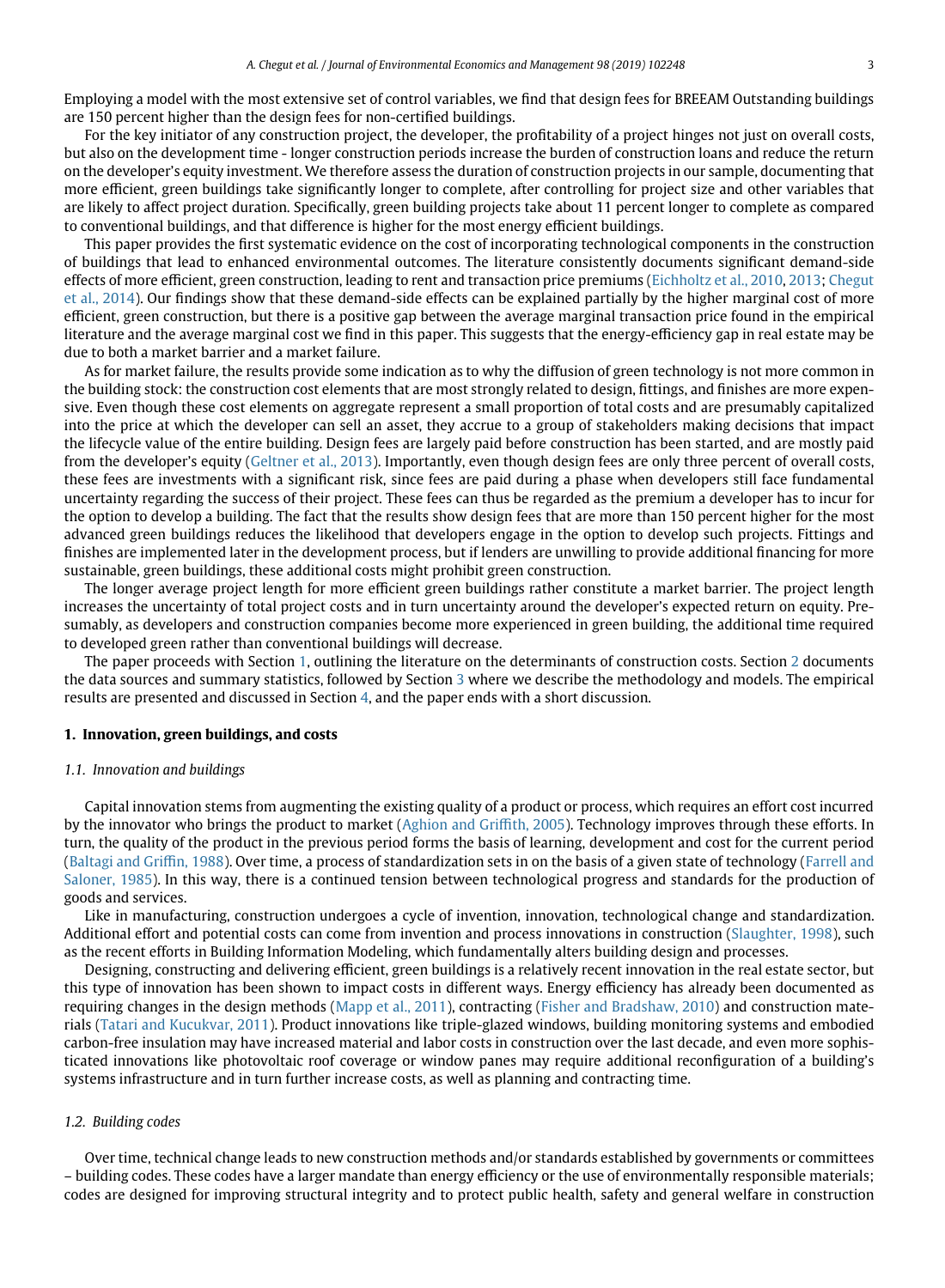and occupancy. Changes in building codes are fairly gradual [\(Gann, 2000\)](#page-17-22). For example, the UK's Building Act of 1984 has been adjusted in 1991, 2000 and 2010 to guide design, construction, demolition and services for buildings, and between 2003 and 201[4](#page-3-1), there have been 22 minor amendments to the building codes. $4$ 

However, for this paper, the most salient changes in UK building codes occurred in 2006, when UK building codes began to incorporate requirements towards decreased energy consumption of newly constructed buildings, with the aim to decrease energy consumption by identifying baseline buildings and then lowering energy consumption relative to these buildings. This change in the UK building code was partly in response to the EU's Energy Performance Building Directive that mandates measurement of projected energy consumption in new construction.

#### *1.3. Green buildings and certification*

Green construction involves innovation beyond building code standards [\(Lam et al., 2010\)](#page-17-23) and to measure the greenness of buildings, both governments and the building industry have established certification systems. Within the UK, our market of interest, the two main private certification and environmental information schemes are BREEAM and LEED, and BREEAM certification is by far the dominant scheme in that country (Chegut et al.,  $2014$ ).<sup>[5](#page-3-2)</sup> BREEAM provides certification for buildings based on a detailed points system during the design and construction phase of a building. These points are based on various issues corresponding to the environmental performance of a building, from the "Reduction of  $CO<sub>2</sub>$  Emissions" to "Building Use Guides and Green Leases" and "Innovation." Importantly, buildings assessed by BREEAM are provided with an absolute score. Final scores range from Unclassified with a score of less than 30, increasing stepwise to Pass, Good, Very Good, Excellent and Outstanding (buildings with a score greater than 85). Theoretically, a building can receive a maximum score of 100 points.

Green building standards change over time, and BREEAM standards are set and revisited periodically. Since 1999 the BREEAM assessment has been expanded three times, in 2006, 2008 and 2011. With each subsequent shift, the standards require more effort to achieve points on the same aspect, which makes achieving the next rating level more challenging.

The shift towards green construction represents an innovation in the construction process that started over a decade ago. The effort to augment conventional construction processes to meet energy efficiency demands may increase the cost of producing buildings in general, and for those innovators who move beyond minimal required standards, the effort cost could result in higher marginal costs to incorporate additional green building technologies and features.

To assess the marginal cost of green construction, we identify the extent of innovation in green buildings in two ways. First, we use the fact that a building has received BREEAM certification in the first place as a measure of technological progress beyond buildings codes. Second, we assess a building's level of BREEAM certification, which serves as a proxy for progressively advanced technology. Especially higher graded projects, such as BREEAM Outstanding and Excellent buildings, are likely to cost more than non-certified construction projects due to the advanced level of innovation and required technology in their construction.

#### <span id="page-3-0"></span>**2. Construction cost data**

#### *2.1. Identifying green buildings*

Access to a comprehensive and consistent set of data on building construction cost is surprisingly hard to obtain. The one exception is the UK, where such information is collected on a reasonably large scale. The Royal Institution of Chartered Surveyor's BCIS database provides a comprehensive resource of construction cost. The BCIS Online tool includes over 18,000 projects spanning the last 50 years. The database includes cost breakdowns for projects, indices and location-adjustment factors. Clients who subscribe to the database who are also the providers of the basic information, submitting data on their construction costs as experienced in the marketplace. According to the BCIS website, the database includes construction projects from public and private clients. The information in the BCIS database is based on reports from the design and construction companies' clients, including commercial developers, non-profit building owners, and corporate building owners. $6$ 

We extract all data from the BCIS database, check the data against the construction progress reports by municipalities and further manually verify it for integrity. Second, to identify BREEAM-certified buildings in the BCIS database, we use the certi-

<span id="page-3-1"></span><sup>4</sup> For a comprehensive guide to the regulatory changes, see [http://www.planningportal.gov.uk/buildingregulations/buildingpolicyandlegislation/previous,](http://www.planningportal.gov.uk/buildingregulations/buildingpolicyandlegislation/previous) last accessed September 10, 2015.

<span id="page-3-2"></span><sup>&</sup>lt;sup>5</sup> BRE was originally founded in 1917 by the Department of Scientific and Industrial Research as a research and development program to investigate construction materials and methods for use in housing after World War I. For a look at the 90 year history of BRE see: [http://www.bre.co.uk/page.jsp?id](http://www.bre.co.uk/page.jsp?id=1712)=1712. The agency has grown and become a global certification scheme for the design and procurement of sustainable and energy-efficient commercial and residential real estate projects.

<span id="page-3-3"></span> $6$  Databases relying on self-reported data may suffer from reporting bias. Indeed, the BCIS is a database that has historically been based on an exchange system, where firms provide data on their construction projects in exchange for information on the full dataset of other construction projects. We analyzed the BCIS for reporting bias in a number of ways. First we looked at the extent to which the reporting of individual firms dominate the database. In our sample there are 796 unique providers of data, and the average amount of data submitted by a single provider is 0.12 percent, with no single data submission source contributing more than five percent of the overall dataset. While this does not rule out reporting bias per se, it is clear that the BCIS database includes a wide variety of companies, and is not dominated by the reporting of just a handful of firms. Second, we looked for any evidence regarding systematic differences in reporting between green and conventional building projects, and found none. Third, we have scanned BICS message boards to look for reports or discussions pertaining to a potential self-reporting bias, and again found none.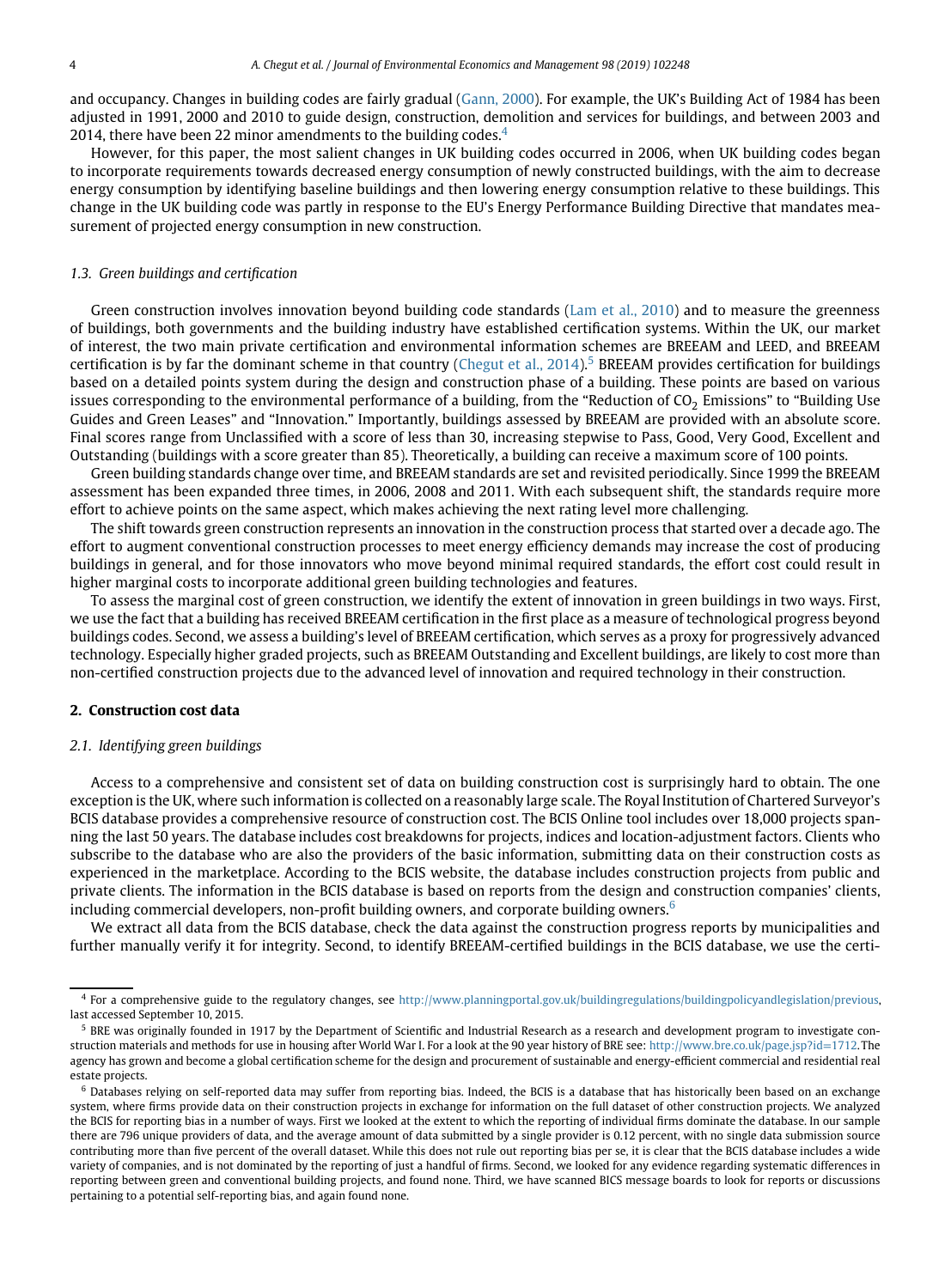fication database of BREEAM (Green Book Live), as well as those buildings flagged as BREEAM-certified by clients of the BCIS.[7](#page-4-0) To eliminate erroneous labeling of buildings as BREEAM-certified, we conduct an extensive manual verification of the buildings from the BCIS dataset to confirm that they are indeed BREEAM-certified. Last, we verify for each non-certified building that it is not employing green technology and construction methods, as witnessed by BREEAM, and that it is not in the process of being certified.

To identify cost differences between green and conventional construction techniques, we start with the full BCIS database over the 2003 to 2014 period, some 4080 buildings. We then eliminate observations with incomplete information<sup>8</sup> and match BREEAM-certified and non-certified buildings on the basis of being in the same county, in the spirit of the real estate maxim "location, location, location." We require that at least one non-certified observation in the county is constructed in the same year as the BREEAM-certified observation, to control for temporal variation in construction technology. This matching procedure results in a dataset of 2396 construction projects covering the period from 2003 to 2014. Of these, 336 are BREEAMcertified and 2060 are non-certified. The dataset includes complete information on BREEAM rating, elemental costs, contract length, building, client and contract characteristics, tender and procurement strategy, as well as location and year of construction.

The construction cost data include all the costs that the construction company and the design firm charge, so representing the costs as negotiated between the developer/client on the one hand and the construction company and the architect on the other. That means the costs do not include any profit margin for the developer/client. They do, however, include the budgeted profit margin for the designer, the construction company and the suppliers of building materials, etc. The soft elemental costs that go into the development of the building include design fees, preliminaries, contingencies, and external works. Preliminaries concern costs relating to the preparation, management, and cleaning of the building site, and contingencies are for cost overruns. External works involve the development of land and roads. Substructure is construction below the lowest floor together with the foundation. Design fees are the costs for designing the structure and systems. The hard elemental costs of construction are broken down into five categories: substructure, superstructure, finishes, services, and fittings.<sup>9</sup> Superstructure represents the frame, floors, roof, stairs, external walls, windows and doors. Services include sanitary, kitchen, plumbing, disposal, water, heat sources, air treatment, electrical wiring, lifts and protective systems costs. Finishes are for the wall, floor, and ceiling enhancements, and fittings are items such as installed furniture, flooring and equipment. [Appendix Table A1](#page-16-6) provides detailed definitions of all variables used in the analysis.

#### *2.2. Univariate analysis*

[Table 1](#page-5-0) provides sample statistics for the BREEAM-certified sample, as well as for the unweighted non-certified sample, and the propensity-weighted control sample. It also shows significance levels of tests for the equality of means between the certified sample, and the unweighted and weighted control sample, respectively. As for the certified buildings, the table shows that BREEAM Very Good and Excellent are the dominant certification levels, together good for 82 percent of all environmentally certified buildings. The mean building cost for a certified building is £6.8 mln. This is more than twice as high as in the unweighted non-certified sample and also higher than in the propensity weighted control sample. However, building size is partly to blame for this difference. Both in terms of floor area and in terms of stories, certified buildings are relatively large. When we look at building cost per square foot, the cost differences between the certified and non-certified samples are much smaller.

The table shows that Superstructure and Services Costs together contribute almost half of the total construction bill. External works and preliminaries also represent a considerable proportion of total costs at 13 and 12 percent, respectively, while finishes, fittings, contingencies and design fees have a much smaller contribution to total construction costs per square meter. Design fees are on average three percent for BREEAM-certified projects and only two percent for non-certified projects. This holds for the certified sample, as well as for the control samples. Steel is the most frequently observed construction material overall, but it seems that buildings in the non-certified samples tend to use brick more than certified ones. As for clients: public sector clients are more frequent in the certified sample than in the non-certified ones. In terms of tender process and contractual cost sharing, there is not much difference between the sample: Selected Competition and Design and Build are always the two most important processes, and Firm and Fixed cost the dominant cost sharing methods.

As a first analysis of the overall cost differences between green-certified buildings and their conventional peers, we compare the two samples using a simple univariate analysis. In addition to [Table 1](#page-5-0) Columns 5 and 6, [Fig. 1](#page-6-0) provides the average costs for the BREEAM-certified and non-certified samples. The light gray bars depict the average costs for the non-certified sample and the dark gray bars depict the BREEAM-certified sample's mean additional costs. The figure also shows the results of a two sample *t*-test with equal variances for the equality of means of the total cost per square meter for the complete sample period, as well as for each cost element and for each individual year.

<span id="page-4-1"></span><span id="page-4-0"></span><sup>7</sup> See [http://www.greenbooklive.com/search/scheme.jsp?id](http://www.greenbooklive.com/search/scheme.jsp?id=202)=202.

<sup>&</sup>lt;sup>8</sup> We drop a total of 786 incomplete observations: 2 projects have invalid construction years; 106 projects have incomplete tender information; 664 projects have size irregularities, implying that we could not use them for our matched control sample; 16 projects have elemental cost data missing; after these deletions only one observation had erroneous elemental cost data.

<span id="page-4-2"></span><sup>&</sup>lt;sup>9</sup> Some building projects, like refurbishments or renovations, do not include costs for the substructure. Within the analysis, these observations are controlled for and instead of log zero, a log of one is included.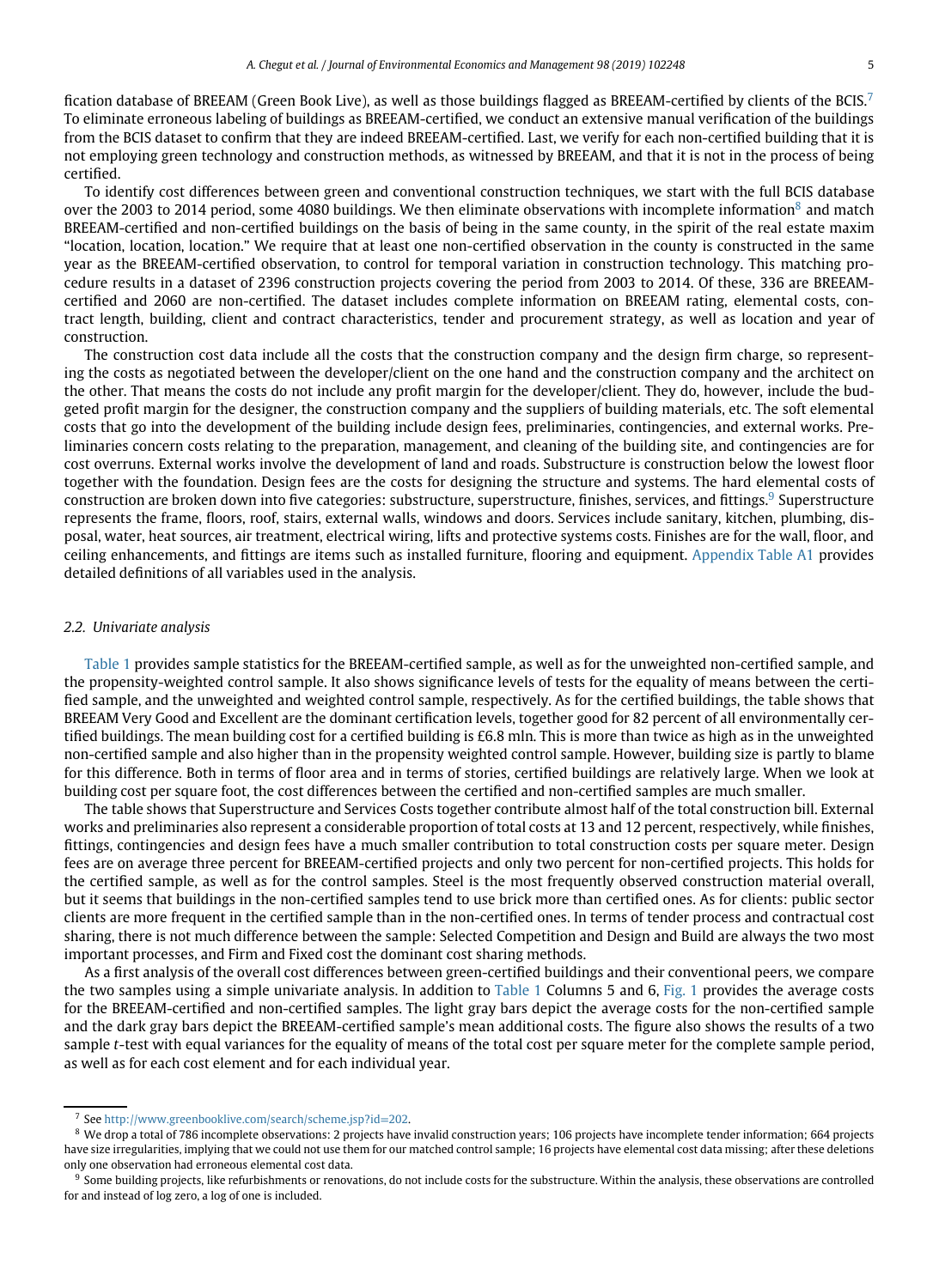## **Table 1**

<span id="page-5-0"></span>

| Variable                                       | BREEAM-Certified<br>Sample Size (336 observations) |                  |              | Non-Certified<br>Sample Size (2060 observations) |              |                  | T-Test<br>For Equality of Means |                          |
|------------------------------------------------|----------------------------------------------------|------------------|--------------|--------------------------------------------------|--------------|------------------|---------------------------------|--------------------------|
|                                                |                                                    |                  | No Weights   |                                                  | PS Weights   |                  | Certified-Non-Certified         |                          |
|                                                | Mean<br>(1)                                        | (Std.D.)<br>(2)  | Mean<br>(3)  | (Std.D.)<br>(4)                                  | Mean<br>(5)  | (6)              | (Std. D.) No Weights<br>(7)     | (PS Weights)<br>(8)      |
| <b>BREEAM</b> rating                           |                                                    |                  |              |                                                  |              |                  |                                 |                          |
| Outstanding                                    | 0.01                                               | (0.11)           |              |                                                  |              |                  |                                 |                          |
| Excellent                                      | 0.36                                               | (0.48)           |              |                                                  |              |                  |                                 |                          |
| Very good                                      | 0.46                                               | (0.50)           |              |                                                  |              |                  |                                 |                          |
| Good                                           | 0.04                                               | (0.19)           |              |                                                  |              |                  |                                 |                          |
| Pass                                           | 0.02                                               | (0.13)           |              |                                                  |              |                  |                                 |                          |
| Elemental costs (GBP/sqm ths.)                 |                                                    |                  |              |                                                  |              |                  |                                 |                          |
| <b>Total Building Cost</b>                     | 6799                                               | (8345)           | 3235         | (5800)                                           | 5512         |                  | $(11,232) -3,563***$            | $-1,287***$              |
| Total Building Cost/sqm                        | 1.90                                               | (0.85)           | 1.47         | (0.78)                                           | 1.63         | (0.84)           | $-0.43***$                      | $-0.27***$               |
| Substructure Cost                              | 0.10                                               | (0.07)           | 0.07         | (0.07)                                           | 0.08         | (0.08)           | $-0.03***$                      | $-0.02***$               |
| Superstructure Cost                            | 0.51                                               | (0.29)           | 0.33         | (0.26)                                           | 0.39         | (0.27)           | $-0.17***$                      | $-0.12***$               |
| <b>Finishes Cost</b>                           | 0.08                                               | (0.07)           | 0.04         | (0.06)                                           | 0.04         | (0.06)           | $-0.03***$                      | $-0.04***$               |
| <b>Fittings Cost</b>                           | 0.04                                               | (0.05)           | 0.02         | (0.04)                                           | 0.02         | (0.04)           | $-0.02***$                      | $-0.02***$               |
| Services Cost                                  | 0.43                                               | (0.28)           | 0.27         | (0.27)                                           | 0.33         | (0.29)           | $-0.16***$                      | $-0.10***$               |
| Contingencies Cost                             | 0.05                                               | (0.05)           | 0.04         | (0.07)                                           | 0.05         | (0.08)           | $-0.004$                        | $-0.001$                 |
| <b>Preliminaries Cost</b>                      | 0.21                                               | (0.12)           | 0.17         | (0.12)                                           | 0.19         | (0.13)           | $-0.04***$                      | $-0.02***$               |
| <b>External Works Cost</b><br>Design Fees Cost | 0.24<br>0.07                                       | (0.21)<br>(0.11) | 0.20<br>0.03 | (0.19)<br>(0.09)                                 | 0.22<br>0.04 | (0.21)<br>(0.11) | $-0.04***$<br>$-0.03***$        | $-0.02***$<br>$-0.03***$ |
| <b>Contracting period</b>                      |                                                    |                  |              |                                                  |              |                  |                                 |                          |
| Contract length                                | 8.65                                               | (18.14)          | 5.21         | (10.69)                                          | 7.62         | (15.12)          | $-3.43***$                      | $-1.03***$               |
| <b>Building size</b>                           |                                                    |                  |              |                                                  |              |                  |                                 |                          |
| Gross internal floor area                      | 3617                                               | (3870)           | 2207         | (3088)                                           | 3261         | (5313)           | $-1,410***$                     | $-356***$                |
| <b>Stories</b>                                 | 2.74                                               | (1.97)           | 2.12         | (1.60)                                           | 2.56         | (2.30)           | $-0.62***$                      | $-0.18***$               |
| <b>Contract competition</b>                    |                                                    |                  |              |                                                  |              |                  |                                 |                          |
| Number of tenders                              | 2.57                                               | (2.29)           | 2.41         | (2.31)                                           | 2.56         | (2.32)           | $-0.15$                         | $-0.01$                  |
| <b>Build-out extent - by percent</b>           |                                                    |                  |              |                                                  |              |                  |                                 |                          |
| New construction                               | 0.81                                               | (0.39)           | 0.67         | (0.47)                                           | 0.69         | (0.46)           |                                 |                          |
| Other                                          | 0.19                                               | (0.09)           | 0.33         | (0.18)                                           | 0.31         | (0.18)           |                                 |                          |
| Primary materials - by percent                 |                                                    |                  |              |                                                  |              |                  |                                 |                          |
| <b>Brick</b>                                   | 0.12                                               | (0.32)           | 0.27         | (0.45)                                           | 0.20         | (0.40)           |                                 |                          |
| Concrete                                       | 0.11                                               | (0.31)           | 0.06         | (0.23)                                           | 0.10         | (0.30)           |                                 |                          |
| Steel                                          | 0.66                                               | (0.47)           | 0.40         | (0.49)                                           | 0.50         | (0.50)           |                                 |                          |
| Timber                                         | 0.04                                               | (0.19)           | 0.12         | (0.32)                                           | 0.08         | (0.27)           |                                 |                          |
| Other                                          | 0.01                                               | (0.11)           | 0.01         | (0.08)                                           | 0.01         | (0.09)           |                                 |                          |
| Unknown                                        | 0.06                                               | (0.24)           | 0.05         | (0.07)                                           | 0.06         | (0.08)           |                                 |                          |
| <b>Client</b> - by percent                     |                                                    |                  |              |                                                  |              |                  |                                 |                          |
| Developer                                      | 0.03                                               | (0.18)           | 0.03         | (0.17)                                           | 0.01         | (0.10)           |                                 |                          |
| Private                                        | 0.26                                               | (0.44)           | 0.47         | (0.50)                                           | 0.33         | (0.47)           |                                 |                          |
| Public<br>Tender process - by percent          | 0.71                                               | (0.45)           | 0.49         | (0.50)                                           | 0.66         | (0.47)           |                                 |                          |
|                                                |                                                    |                  |              |                                                  |              |                  |                                 |                          |
| Competitive                                    | 0.07                                               | (0.25)           | 0.04         | (0.20)                                           | 0.04         | (0.19)           |                                 |                          |
| Design and build                               | 0.21                                               | (0.41)           | 0.21         | (0.41)                                           | 0.24         | (0.43)           |                                 |                          |
| Negotiated<br>Open competition                 | 0.17<br>0.04                                       | (0.38)           | 0.12<br>0.04 | (0.33)                                           | 0.15<br>0.04 | (0.36)           |                                 |                          |
| Selected competition                           |                                                    | (0.19)           |              | (0.19)                                           |              | (0.21)           |                                 |                          |
| Two stage tendering                            | 0.31<br>0.05                                       | (0.46)<br>(0.22) | 0.36<br>0.03 | (0.48)<br>(0.17)                                 | 0.38<br>0.04 | (0.48)<br>(0.21) |                                 |                          |
| Unknown                                        | 0.13                                               | (0.33)           | 0.16         | (0.37)                                           | 0.14         | (0.34)           |                                 |                          |
| <b>Contractual cost sharing - by percent</b>   |                                                    |                  |              |                                                  |              |                  |                                 |                          |
| Other Sharing                                  | 0.005                                              | (0.05)           | 0.005        | (0.06)                                           | 0.005        | (0.05)           |                                 |                          |
| Pain gain cost share                           | 0.13                                               | (0.33)           | 0.07         | (0.25)                                           | 0.09         | (0.29)           |                                 |                          |
| Firm costs                                     | 0.37                                               | (0.48)           | 0.51         | (0.50)                                           | 0.51         | (0.50)           |                                 |                          |
| Fixed costs                                    | 0.50                                               | (0.50)           | 0.42         | (0.49)                                           | 0.39         | (0.49)           |                                 |                          |

Notes: [Table 1](#page-5-0) highlights the mean and standard deviation of construction cost characteristics for the BREEAM-certified and non-certified samples over the 2003 to 2014 period. Descriptives for the non-certified sample are presented both unweighted as well as weighted by propensity scores. The difference results and statistical significance of two-sided t-tests for equality of means are presented in columns seven and eight, with the exception of categorical variables. Statistical significance at the 1, 5 and 10 percent levels denoted by \*\*\*,\*\*,\*, respectively.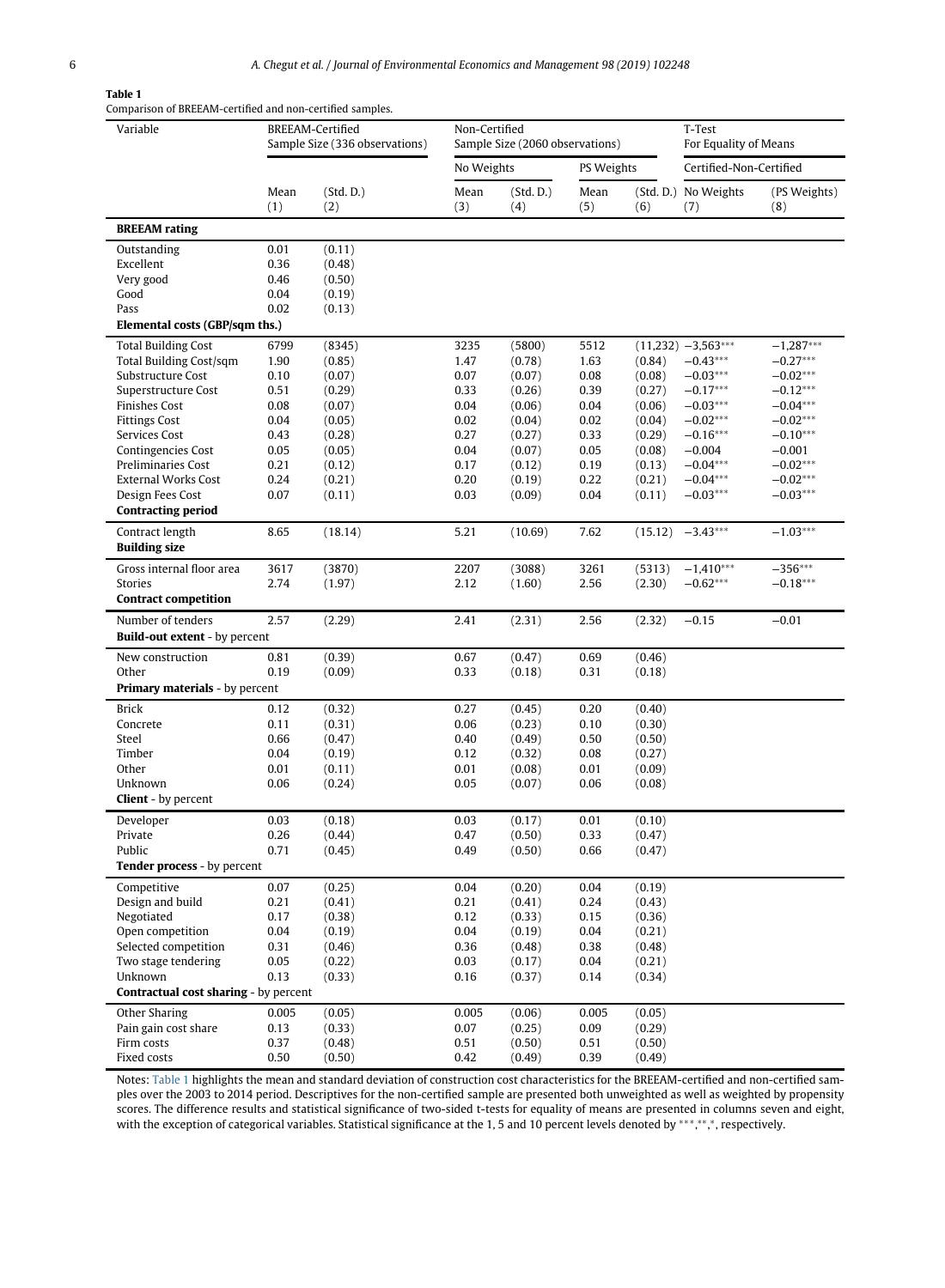

Notes: Figure 1 reports the total mean construction and elemental costs per gross square meter for the BREEAM-certified and non-certified samples over the 2003 to 2014 (Q2) period. The light gray bars depict the non-certified samples' mean costs and the dark grey bars depict the BREEAM-certified samples' additional mean costs. Statistical significance at the 1, 5 and 10 percent levels denoted by \*\*\*,\*\*,\*,\*, respectively.

<span id="page-6-0"></span>**Fig. 1.** Mean total construction costs by element and time.

The upper bar in Panel 2 shows a clear difference in average total costs per square meter between BREEAM-certified and non-certified construction projects. The mean difference is £431 per square meter, and it is statistically significant.

All elements of construction costs are significantly higher for more efficient, green construction projects, not controlling for building characteristics and other aspects of the construction process. For example, relative to the cost of non-certified construction, BREEAM-certified design fees are larger by £64 per square meter. Given that design fees for non-certified buildings average £30 per square meter, this is a sizeable difference.

[Fig. 1](#page-6-0) Panel 1b provides insight into total building costs over time, reporting average construction costs per gross square meter for each year of the sample period. The graph suggests that certified buildings constructed in all years but 2003, 2004, 2005 and 2007 are on average more costly than conventional buildings constructed in these years.

[Fig. 2](#page-7-1) provides insight into the relative importance of each of the cost elements over time. The graph shows that the extent to which BREEAM-certified buildings cost more (less) than their conventional counterparts appears to differ across cost elements and years. The cost of external works, for example, tends to be lower for BREEAM-certified buildings for a few years, while services, superstructure costs and design fees are almost always higher for these buildings. Especially in the case of services, the differences are relatively large, and statistically significant for most years in the sample period.

The cost elements do not include the capital costs that a developer incurs in order to realize a project. We cannot observe these capital costs directly, as we have no data regarding the cost of debt and equity capital employed by the developers for the construction projects that we analyze. However, we have information on project duration. Since project time determines the time period during which the developers capital is employed, we use it as a proxy for the total capital costs that a developer has to pay. The time it takes to realize a project is likely to be driven by project complexity and innovativeness, and green development may therefore take longer.

In [Fig. 3,](#page-8-0) we compare contract length for green buildings and conventional buildings for each year from 2003 to 2014. Green buildings take consistently longer to finish than conventional buildings and the difference is statistically significant for all years in the sample period. This may reflect the increased complexity of green building development, and it suggests that a developer's capital needs to be employed longer in green construction projects than in conventional projects. However, green buildings tend to be relatively large, and since larger buildings typically take longer to complete, the increased project length may also be due to project size.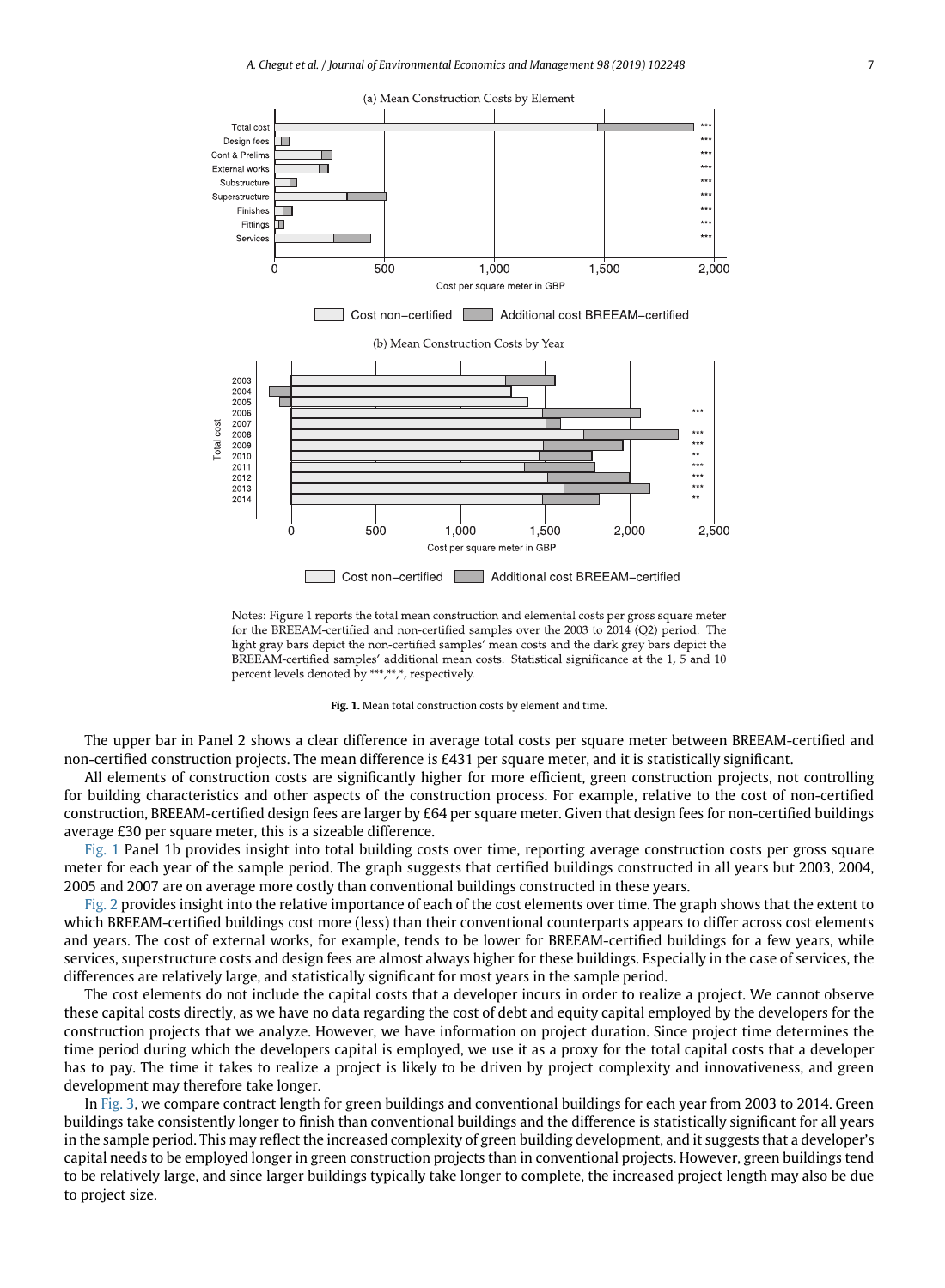

Notes: Figure 2 reports the elemental costs per gross square meter for the BREEAM-certified and non-certified samples over the 2003 to  $2014$  (Q2) period. Statistical significance at the 1, 5 and 10 percent levels denoted by \*, \*\*, \*\*\*, respectively.

<span id="page-7-1"></span>**Fig. 2.** Elemental construction costs by year.

## <span id="page-7-0"></span>**3. Method**

There is no natural experiment that allows us to directly identify cost differences between "green" and conventional construction techniques, and our identification strategy therefore relies on documenting cost differences based on regression analyses, controlling for observable differences between more efficient, green buildings and conventional construction projects. To ensure comparability between green buildings and the control group, we employ two additional strategies.

First, we create a matched sample on the basis of construction vintage and location. As described in Section [2,](#page-3-0) we first collect a sample of construction projects with a BREEAM rating and then select control projects in the same county, at least one of which is also constructed in the same year. In addition, we remove any building type that is not in the BREEAM-certified sample. This mechanical matching procedure reflects the reality that real estate development costs, and subsequently property values, strongly differ over time, across space, and across property types.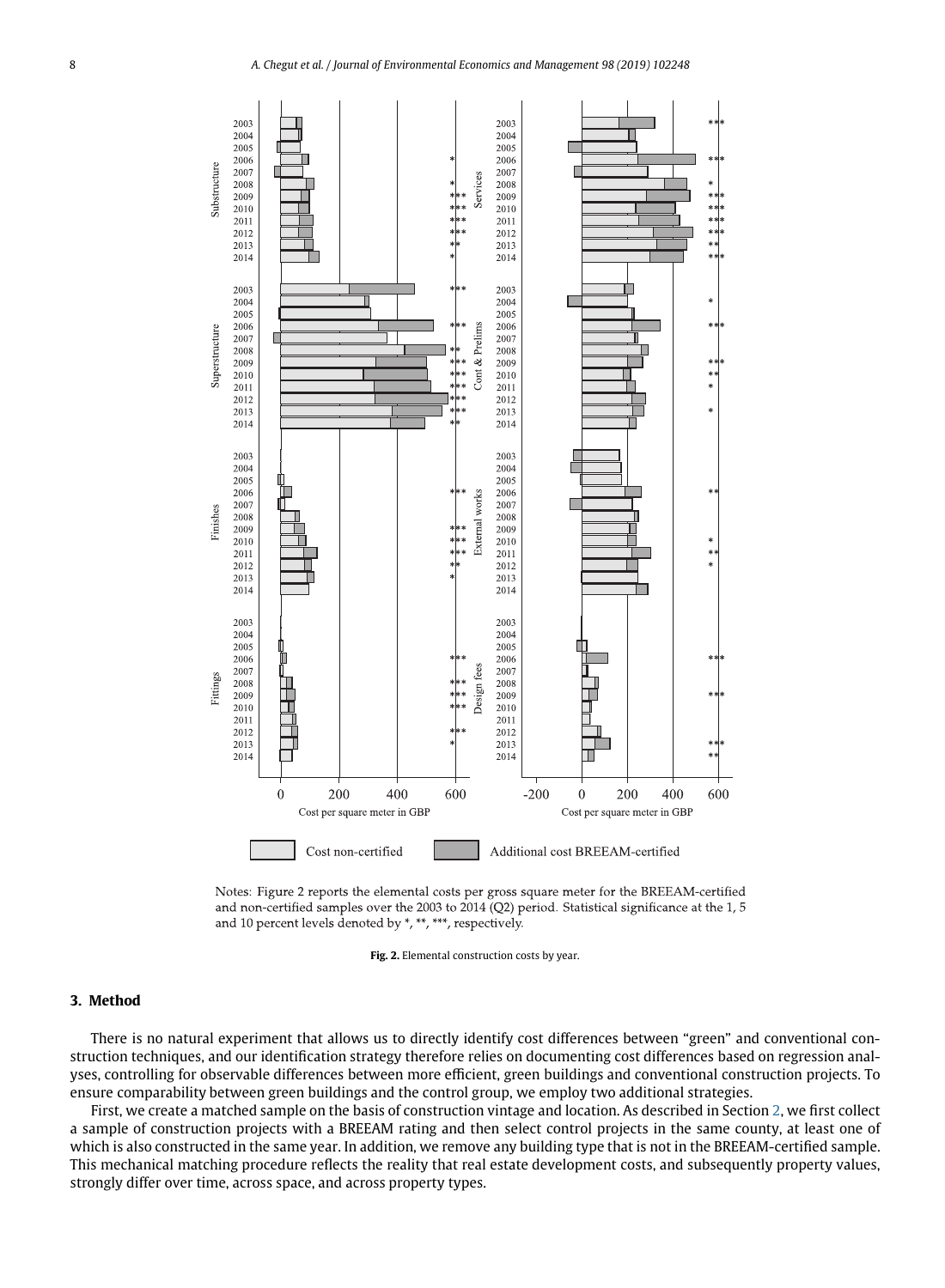

Notes: Figure 3 depicts the average contract lengths of the two samples. The light gray bars show the non-certified samples' mean costs (contract length) and the dark grey bars show the BREEAM-certified samples' additional mean costs (contract length). Statistical significance at the 1, 5 and 10 percent levels denoted by \*\*\*,\*\*,\*,\*, respectively.

<span id="page-8-1"></span><span id="page-8-0"></span>**Fig. 3.** Mean contract length by year.

Second, we use a propensity score weighting of the control sample where the propensity score is estimated based on observable characteristics, such as the number of stories, the size of the building, number of tenders, the client type, construction material, contract length and building function. Conditional upon such observable characteristics, we thus eliminate differences between green construction projects and conventional control buildings by estimating the propensity of undergoing the design and procurement process for BREEAM certification for all buildings in the construction cost sample. We apply the resulting propensity score as a weight in the regression of Equation [\(1\).](#page-8-1) This approach minimizes the potential bias between the BREEAM-certified and non-certified sample [\(Rosenbaum and Rubin, 1983;](#page-17-24) [Black and Smith, 2004\)](#page-16-7).[10](#page-8-2) [Fig. A1](#page-15-0) in the Appendix displays the distribution of propensity score weights for the complete sample and the two subsamples, showing that all projects included in the sample of BREEAM-certified and non-certified construction projects have weights assigned, with a large area of common support. [Table 1](#page-5-0) shows that observable differences between the treated and control sample are much smaller when the propensity weight is applied.

In estimating construction cost differences between green projects and their conventional peers, it is important to realize that incorporating advanced technology and modern techniques into the construction process is in part just complying with existing building codes, which, in turn, reflect changes in technological possibilities. Our marginal cost identification strategy must thus take stock of general technological progress in the built environment and of changing building codes. We therefore include timefixed effects in the analysis [\(Baltagi and Griffin, 1988\)](#page-16-5). We also include county-fixed effects to attribute geographical differences in construction costs as well as fixed effects for building use.

Empirically, we operationalize our estimation strategy using a multivariate cost regression model<sup>11</sup>:

$$
\log C_i = \alpha + \phi Z_i + \theta K_i + \delta T_i + \lambda R_i + \epsilon_i,\tag{1}
$$

where  $C_i$  is construction cost or construction cost element per square meter for building *i* and  $\alpha$  is a constant.<sup>[12](#page-8-4)</sup> In an alternative specification, we employ this model to investigate construction duration for green and conventional construction projects. Our principal variable of interest is a binary variable for green certification *Zi*, which equals one if building *i* is certified by BREEAM, and zero otherwise. We also investigate the cost effects of different certification levels, in which case *Zi* represents a vector of dummies for each level of BREEAM certification, ranging from Pass to Outstanding. *Ki* captures the key components determining the construction process and represents a vector of control variables. It includes the building, client, and contract characteristics, as well as procurement and tendering processes. *Ki* also captures the building's property type, owner group and hedonic characteristics relevant for construction, such as number of stories and new construction (refurbishment) status. *Ti* is a vector of time dummies, with a value of one in the year of construction of building *i* and zero otherwise. *Ri* is a vector of county-fixed effects, representing the region of construction for building *i*. The estimated parameters are  $\phi$ ,  $\theta$ ,  $\delta$ , and  $\lambda$ ,  $\epsilon$ , is a vector of regression disturbances.<sup>[13](#page-8-5)</sup>

<span id="page-8-3"></span><span id="page-8-2"></span><sup>10</sup> Applications of propensity score weighting in commercial real estate include [Eichholtz et al. \(2013\);](#page-17-15) and [Chegut et al. \(2014\).](#page-16-1)

<sup>&</sup>lt;sup>11</sup> [For the development of hedonic-based ex-post construction cost models see](#page-17-28) [Runeson \(2010\);](#page-17-25) [Wheaton and Simonton \(2007\);](#page-17-26) [Lowe et al. \(2006\);](#page-17-27) Somerville (1999).

<span id="page-8-4"></span><sup>&</sup>lt;sup>12</sup> We use the log of cost per square meter to control for size differences. Results are quantitatively similar if we include the log of construction cost and control for the size of a building on the right-hand side of the equation.

<span id="page-8-5"></span><sup>&</sup>lt;sup>13</sup> As suggested by one of the referees, we would ideally control for more granular location-fixed effects, for example at the postcode level. However, there are many instances with very few observations per postcode, rendering this analysis not meaningful. An alternative approach might be to include commercial real estate price indices that are spatially highly granular. But for this approach we are confronted with the limitations of data in commercial real estate: such price indices are available for large metropolitan areas only, which does not add to the existing analysis.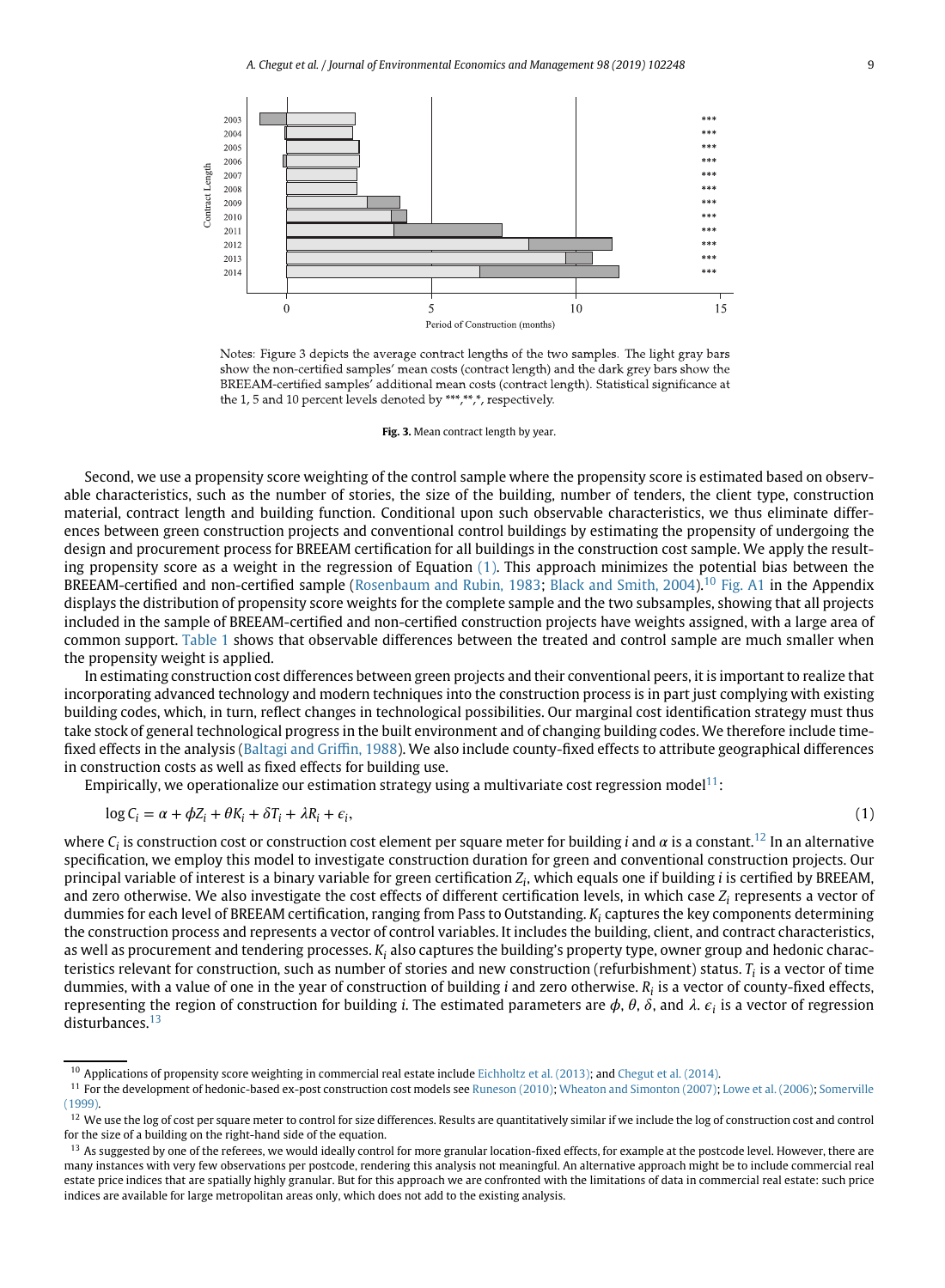Our estimation procedure for Equation [\(1\)](#page-8-1) employs OLS corrected for heteroskedasticity, with propensity score weighting to minimize observable differences between the BREEAM-certified and non-certified buildings included in the analysis. While this approach reduces possible omitted variable bias in comparing treated, "green" construction projects and non-treated, "conventional" projects, we acknowledge that more efficient, green construction projects may bundle in potentially costly building attributes. In that case, we may overestimate the cost of green construction. Equally, green building projects may skimp on expensive, non-green attributes, reducing the cost of such projects. In that case, we underestimate the cost of green construction.

In addition, the choice to construct green is endogenous, as some developers or client types may bundle the choice for green certification with other construction elements or techniques that influence construction costs, such as higher-quality finishings or fittings [\(Flowers et al., 2018\)](#page-17-29). One unique feature of the dataset is that it provides contract information as well as information on the client for whom the building was constructed. We can thus include a large set of controls for developer, contract and client characteristics, which alleviates concerns that issues other than "green" considerations may affect construction costs.

## <span id="page-9-0"></span>**4. Results**

### *4.1. Marginal cost analysis*

The first four columns of [Table 2](#page-10-0) present the regression results for Model (1), relating the logarithm of construction costs per gross square meter to the green certification dummy and a set of building, client and contract characteristics with location and time-fixed effects. Results are weighted by propensity score. The model explains up to 47 percent of the variation in the log construction cost per gross square meter. The last column of the table provides results for the contract length regression.

Column (1) reports the results for the most parsimonious model, in which we include the certification dummy, location and construction year fixed effects, as well as control variables for building characteristics, such as size and the scope of construction (i.e., refurbishment, new construction, or building extensions). We document that building characteristics relating to the scale of the building, like size and the number of stories, are statistically significant in explaining construction costs. Relative to building extensions and refurbishments, new construction increases costs by 28 percent. The results of this analysis suggest that BREEAM certified buildings are costlier to construct than conventional buildings: we document a statistically significant coefficient for green certification of 12.6 percent.

In Column (2), we add further controls for building characteristics, such as primary materials. This does not markedly affect the BREEAM certification coefficient, or its standard error, but these do change when we employ the full model specification. Column (3) provides results for this specification, including building use and client and contract characteristics. Adding these additional covariates to the model reduces the coefficient of the BREEAM certification dummy to 6.5 percent.

The regression results for the control variables show that buildings developed for private entities are 21 percent less expensive as compared to developer clients in the database. Furthermore, contract competition as measured by the number of tenders has limited impact on the construction cost per gross square meter. Contracts that share in the "pain and gain" of cost differences result in construction costs that are 37 percent higher than fixed cost contracts.

The key result reported in [Table 2](#page-10-0) is a statistically significant cost premium for green construction projects, where the fully specified model in Column (3) results in a coefficient for BREEAM certification of 6.5 percent. This finding raises an important question regarding the prevalence of green construction. Commercial buildings certified as green have been documented to command economically significant premiums in rents and sales prices (Eichholtz, Kok and Quigley, 2010, 2013; [Fuerst and McAllister, 2011;](#page-17-8) [Chegut et al., 2014\)](#page-16-1), where transaction premiums range from 13.3 percent to 36.5 percent. The 6.5 percent construction cost premium resulting from our analysis suggests that high costs per se are thus not necessarily an impediment to more energy efficient construction. Moreover, the 6.5 percent cost premium we find relates to the building and not to the land, while the value premiums found in the literature relate to the combined value of building and land. [Bokhari and Geltner \(2017\)](#page-16-8) find that building value is approximately 25 percent of total value for new and renovated buildings, which would imply a cost premium of 4.9 percent of total value. The question arises what then explains the dearth of green building in the real estate sector. We therefore analyze further the different aspects of green construction.

First, an important source of developer risk is project duration. The longer it takes for a construction project to be completed, the longer a developer has to pay for construction labor and equipment. In addition the developer will need to wait longer to either occupy, lease or sell the project before cash flows can turn positive, which implies a longer need for working capital, increasing the capital costs of the project. We therefore investigate the role of green construction in determining building development project duration. Column (4) of [Table 2](#page-10-0) provides regression results explaining project duration, employing the most extensive set of control variables. The reported certification coefficient implies that green-certified buildings take almost 11 percent longer to complete, after controlling for factors like project size, buildout extent and building use, which also significantly affect project duration. At the point of means (i.e., a construction period of 7.6 months), clients have to wait about one month longer for the cash flows resulting from green building construction, implying that their capital is locked up" for a longer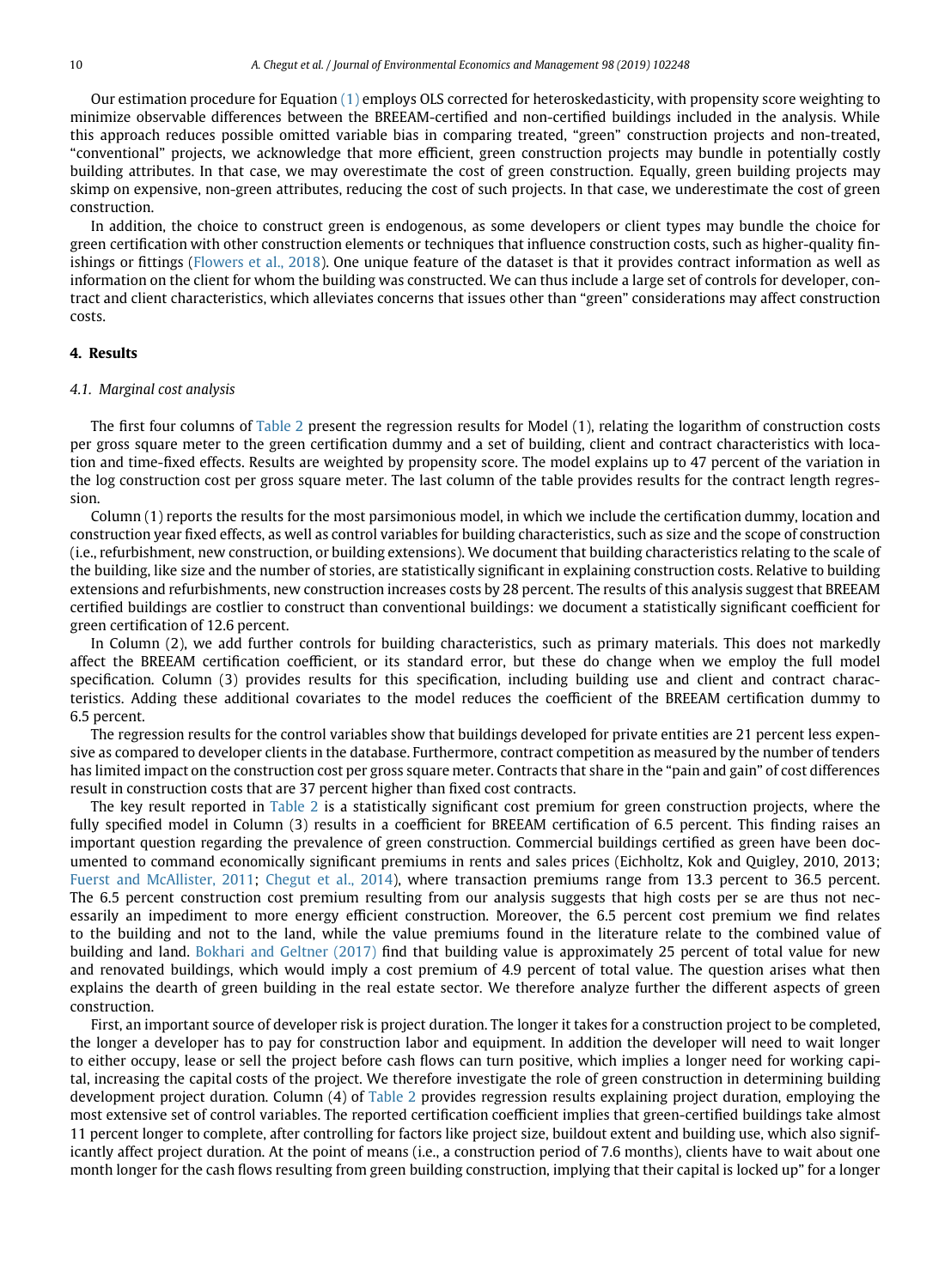**Table 2**

Construction costs for BREEAM-certified & non-certified buildings (Dependent variable: Logarithm of construction cost per gross square meter & contract length).

<span id="page-10-0"></span>

|                                                          | (Cost)        | (Cost)                | (Cost)               | (Cost)                 | (Length)              |
|----------------------------------------------------------|---------------|-----------------------|----------------------|------------------------|-----------------------|
| Certification                                            |               |                       |                      |                        |                       |
| <b>BREEAM Certified</b>                                  | $0.183***$    | $0.126***$            | $0.109***$           | $0.065**$              | $0.110*$              |
|                                                          | [0.030]       | [0.030]               | [0.030]              | [0.028]                | [0.064]               |
| <b>Building size</b>                                     |               |                       |                      |                        |                       |
| Size                                                     |               | $-0.015**$            | $-0.019**$           | $-0.024***$            | $0.078***$            |
| Size <sup>2</sup>                                        |               | [0.007]<br>0.000      | [0.008]<br>$0.000*$  | [0.007]<br>$0.000**$   | [0.013]<br>$-0.000**$ |
|                                                          |               | [0.000]               | [0.000]              | [0.000]                | [0.000]               |
| Stories                                                  |               | $0.022***$<br>[0.008] | 0.011<br>[0.008]     | $0.018**$<br>[0.008]   | 0.008<br>[0.018]      |
| <b>Build-out extent</b>                                  |               |                       |                      |                        |                       |
| New construction                                         |               | $0.276***$            | $0.201***$           | $0.204***$             | $0.154***$            |
|                                                          |               | [0.028]               | [0.030]              | [0.028]                | [0.043]               |
| <b>Primary materials</b>                                 |               |                       |                      |                        |                       |
| <b>Brick</b>                                             |               |                       | $-0.154***$          | $-0.111***$            | $-0.025$              |
| Concrete                                                 |               |                       | [0.030]<br>$0.097**$ | [0.028]<br>$0.076*$    | [0.057]<br>$-0.021$   |
|                                                          |               |                       | [0.048]              | [0.045]                | [0.096]               |
| Timber                                                   |               |                       | $-0.126***$          | $-0.104***$            | $-0.109$              |
| Other                                                    |               |                       | [0.040]<br>0.087     | [0.037]<br>$-0.076$    | [0.070]<br>$-0.243$   |
|                                                          |               |                       | [0.106]              | [0.107]                | [0.336]               |
| Unknown                                                  |               |                       | $-0.321***$          | $-0.354***$<br>[0.043] | $-0.320***$           |
| Client                                                   |               |                       | [0.045]              |                        | [0.068]               |
| Private                                                  |               |                       |                      | $-0.214***$            | 0.100                 |
|                                                          |               |                       |                      | $[0.067]$              | [0.119]               |
| Public                                                   |               |                       |                      | $-0.134*$              | $-0.068$              |
|                                                          |               |                       |                      | [0.072]                | [0.129]               |
| <b>Contract competition</b>                              |               |                       |                      |                        |                       |
| Number of tenders                                        |               |                       |                      | 0.011                  | $-0.084**$            |
| Number of tenders <sup>2</sup>                           |               |                       |                      | [0.017]<br>$-0.003$    | [0.036]<br>$0.007*$   |
|                                                          |               |                       |                      | [0.002]                | [0.004]               |
| <b>Tender process</b>                                    |               |                       |                      |                        |                       |
| Competitive                                              |               |                       |                      | $-0.170**$             | $-0.053$              |
| Design and build                                         |               |                       |                      | [0.072]<br>$-0.163***$ | [0.188]<br>$-0.244$   |
|                                                          |               |                       |                      | [0.062]                | [0.169]               |
| Negotiated                                               |               |                       |                      | $-0.014$               | $-0.224$              |
|                                                          |               |                       |                      | [0.069]                | [0.162]               |
| Selected competition                                     |               |                       |                      | $-0.121**$             | $-0.159$              |
|                                                          |               |                       |                      | [0.058]                | [0.159]               |
| Two stage tendering                                      |               |                       |                      | $-0.065$<br>[0.054]    | $-0.072$<br>[0.175]   |
| Unknown                                                  |               |                       |                      | $-0.282***$            | $-0.713**$            |
| <b>Contractual cost sharing</b>                          |               |                       |                      | [0.066]                | [0.282]               |
| Other sharing                                            |               |                       |                      | $-0.037$               | $0.280**$             |
|                                                          |               |                       |                      | [0.091]                | [0.121]               |
| Pain gain cost share                                     |               |                       |                      | 0.366***               | $0.303**$             |
| Firm costs                                               |               |                       |                      | $[0.056]$<br>$0.045**$ | [0.130]<br>0.012      |
|                                                          |               |                       |                      | [0.022]                | [0.038]               |
| <b>Building function fixed effects</b>                   | Yes           | Yes                   | Yes                  | Yes                    | Yes                   |
| <b>Year fixed effects</b><br><b>County fixed effects</b> | Yes<br>Yes    | Yes<br>Yes            | Yes<br>Yes           | Yes<br>Yes             | Yes<br>Yes            |
| Constant                                                 | 7.258***      | 6.873***              | 6.973***             | 7.214***               | 0.209                 |
|                                                          | [0.108]       | [0.110]               | [0.111]              | [0.146]                | $[0.236]$             |
| Observations                                             | 2379          | 2379                  | 2379                 | 2379                   | 825                   |
| R-squared<br>Adj R2                                      | 0.325<br>0.29 | 0.374<br>0.34         | 0.408<br>0.38        | 0.470<br>0.44          | 0.768<br>0.73         |

Notes: [Table 2](#page-10-0) reports the results of Equation [\(1\)](#page-8-1) estimated by OLS corrected for heteroskedasticity with robust standard errors [\(White, 1980\)](#page-17-30). Dummies are relative to items in parentheses: New construction, Refurbishment (Extension); Brick, Concrete, Timber, Other and Unknown (Steel); Industrial, Office, Other types, Residential, Retail, School and University (Administration); Private, Public (Developer); Competitive, Design and Build, Negotiated, Selected competition, Traditional, Two stage tendering, Other, Unknown (Open competition); Fluctuating costs, Pain or gain cost share, Firm costs (Fixed costs). Statistical significance at the 1, 5 and 10 percent levels denoted by ∗∗∗, ∗∗, <sup>∗</sup>, respectively.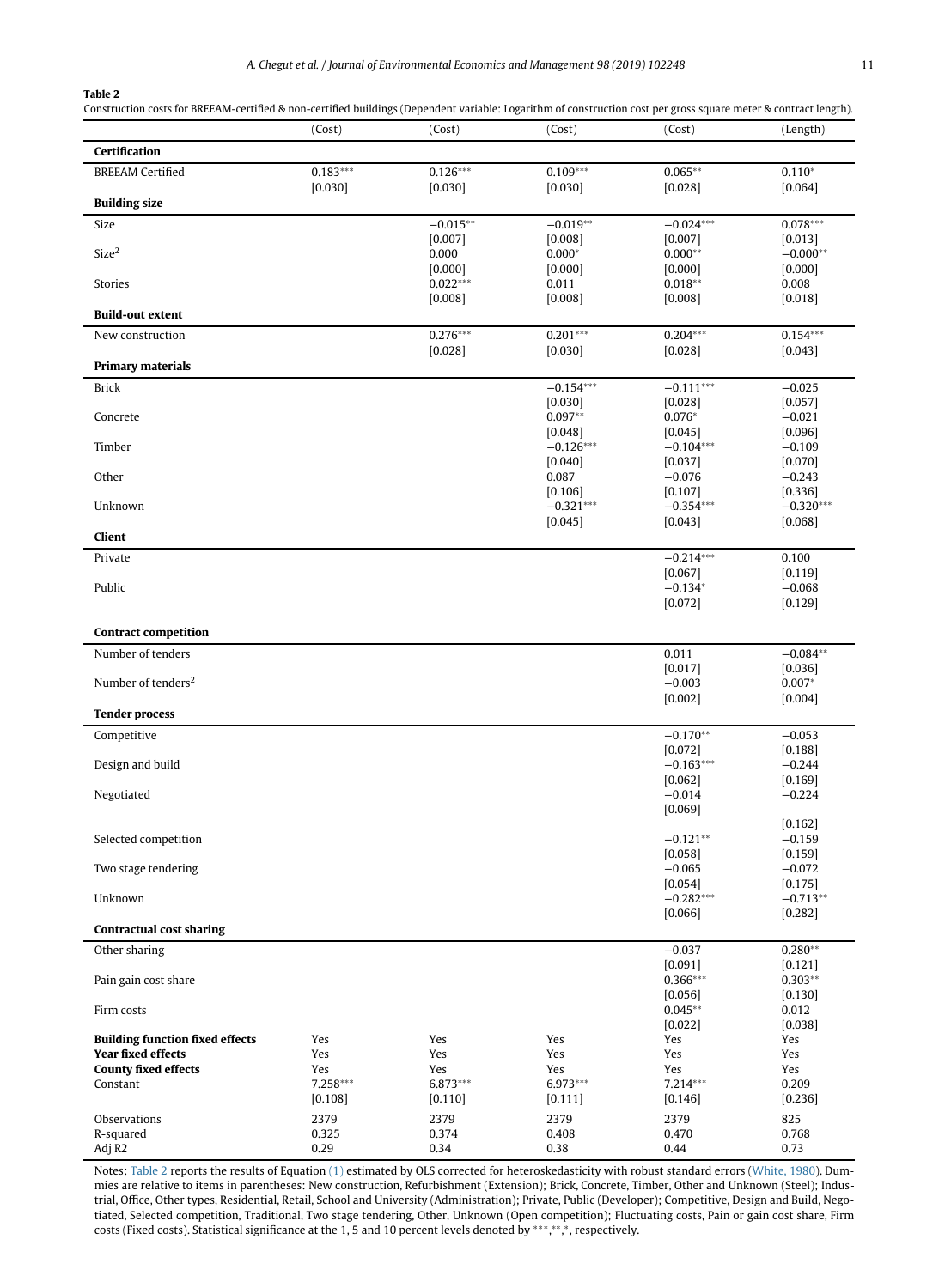time period. This adds to the capital costs involved in the development of green projects (on top of the higher construction costs), and creates a financial disincentive to initiate such construction projects.

Employing the framework outlined by [Geltner and De Neufville \(2018\),](#page-17-31) a simple calculation shows the effect of longer project duration on the internal rate of return (IRR) for the developer: at the point of means, the average construction project requires an outlay of £5512 million. Assuming the developer finances the construction project through a construction loan, at a loan-tovalue ratio of 90 percent, and assuming an interest rate of 10 percent on that loan, the average project IRR, or return on equity for the developer, is 17.12 percent. Ceteris paribus, so ignoring the higher construction costs for green-certified projects, an increase in project duration of 11 percent reduces the project IRR by 2.6 percentage points. While the size of this effect is not as large as the impact of a 6.5 percent increase in construction costs, it may lead to some projects no longer passing the return hurdle of the developer.

### *4.2. Heterogeneous effects*

We then analyze the different elements of total construction costs, presenting results for the elements for which we docu-ment significant certification effects.<sup>[14](#page-11-0)</sup> [Table 3](#page-12-0) presents the cross-sectional regression results for these elemental costs - design fees, fittings, finishes and preliminaries - during the 2003 to 2014 period, relating the logarithm of these elemental costs per gross square meter to the most extensive set of building, client and contract characteristics. We also include location and timefixed effects to control for general technical change, building codes and regulation.

[Table 3](#page-12-0) shows that it costs almost 32 percent per gross square meter more to design a green building than an otherwise comparable, conventional building. Preliminaries and contingencies together are almost 12 percent more expensive for green construction projects, whereas fittings and finishes are more expensive by approximately 32 and 28 percent, respectively.

As shown in [Table 1](#page-5-0) and [Fig. 1,](#page-6-0) design fees and fittings represent a very small part of overall construction costs. For the total sample, these amount to 2.1 and 1.2 percent, respectively. However, both design fees and fittings are likely to influence the decision making of developers in a way that is disproportional to their absolute level. First, design fees are largely paid up front, [and are paid through equity financing by developers, which are market participants with relatively small balance sheets \(Geltner](#page-17-16) et al., 2013). Typically, about 20–40 percent of the overall design fee is needed to get planning permissions, and such permission represents a major and risky hurdle for a developer. The design fees pay for the architectural work on a building's overall concept and the so-called full design. An additional 50 to 75 percent of the design fees are paid to architects and engineering consultants to generate the detailed specifications and conditions needed to contract with the construction company. The remaining 5 to 10 percent of design fees are paid during the construction phase. Developers typically aim to minimize design changes after signing with the contractor. Therefore, almost the entire design budget is spent before construction starts, in a phase when developers are fundamentally unsure about buyers and/or tenants for their project, and when external debt financing is still largely unavailable.

[Cortazar et al. \(1998\)](#page-16-9) propose a real options model to evaluate environmental investments. Using that theoretical framework, one can regard the design fee as the premium of the option to develop a building, since a building's design creates the possibility to construct the asset. An increase in the option premium will reduce the likelihood that developers create the development option in the first place. So, design fees may be small and insignificant ex-post, but they are economically important ex-ante and buffered by a time window of uncertainty. Therefore, the 32 percent higher design fees for green construction documented in [Table 3](#page-12-0) may partially explain why green construction is still a relatively rare occurrence, even in the presence of an average output premium that is more than double the average marginal construction cost.

For finishes and fitting costs, upfront financing is not an issue, given that such costs are bundled in with the total development costs and are paid over the course of the development period. However, developers may pay more up-front attention to the marginal costs of finishings and fittings in green buildings. As discussed by [Flowers et al. \(2018\),](#page-17-29) such finishes and fittings include measures with both clear private benefits (e.g. water-use reduction technologies, on-site renewable energy, and more efficient lightbulbs), but also measures with mostly public returns (e.g. certified wood, renewable materials, and habitat protection), or returns to the ultimate end-user of the building (e.g. high-quality air filters, low-emitting materials, etc). In either case, the decision to develop a green building creates an up-front commitment for higher quality design and therefore more extensive finishes and fittings, even when tenants and(or) buyers of the property have not yet been secured. This creates an additional financial risk for the developer, as the signaling value of higher-quality finishes or fittings may not be equally important to all market participants [\(Flowers et al., 2018\)](#page-17-29), and the financial return to these marginal investments through higher rents and/or sales prices are uncertain.

We also address the heterogeneity in the degree of "greenness" and its effect on the marginal costs of green construction, as well as the time it takes to finish a project. [Table 4](#page-13-0) reports the regression coefficients for the BREEAM-certified projects for the five different levels of BREEAM rating: Outstanding, Excellent, Very Good, Good, and Pass. Column (1) shows results for the model including the dummies for certification level and the time, building function and locationfixed effects. For reasons of brevity, we do not explicitly report the regression results for the control variables, since they

<span id="page-11-0"></span><sup>&</sup>lt;sup>14</sup> The regression results for the other cost elements are available upon request.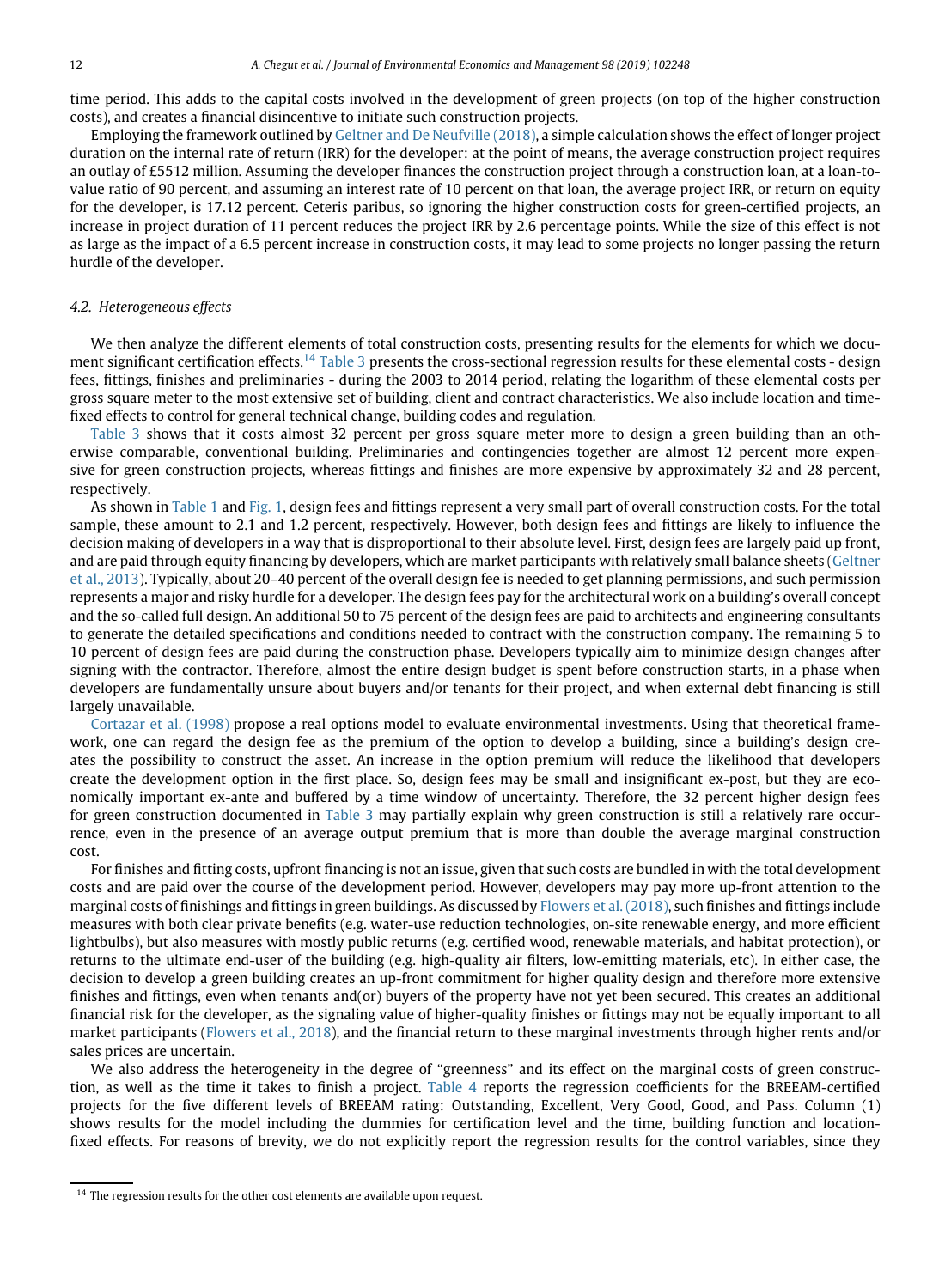Elemental costs for BREEAM-certified & non-certified buildings (Dependent variable: Logarithm of elemental cost per gross square meter).

<span id="page-12-0"></span>

|                                        | (Design Fees)          | (Fittings)           | (Finishes)             | (Preliminaries)        |
|----------------------------------------|------------------------|----------------------|------------------------|------------------------|
| Certification                          |                        |                      |                        |                        |
| <b>BREEAM Certified</b>                | $0.316***$             | $0.316***$           | $0.282***$             | $0.126***$             |
|                                        | [0.091]                | [0.088]              | [0.095]                | [0.038]                |
| <b>Building size</b>                   |                        |                      |                        |                        |
| Size                                   | 0.005                  | 0.004                | $-0.004$               | $-0.045***$            |
|                                        | [0.017]                | [0.019]              | [0.021]                | [0.008]                |
| Size <sup>2</sup>                      | $-0.000$               | 0.000                | 0.000                  | $0.000***$             |
|                                        | [0.000]                | [0.000]              | [0.000]                | [0.000]                |
| <b>Stories</b>                         | $-0.038*$<br>$[0.022]$ | $0.046**$<br>[0.021] | $0.041*$<br>[0.023]    | $0.034***$<br>[0.011]  |
| <b>Build-out extent</b>                |                        |                      |                        |                        |
| New construction                       | $0.136**$              | $0.252***$           | $0.331***$             | $0.264***$             |
|                                        | [0.062]                | [0.068]              | [0.078]                | [0.040]                |
| <b>Primary materials</b>               |                        |                      |                        |                        |
| <b>Brick</b>                           | $-0.021$               | $-0.004$             | 0.064                  | $-0.113***$            |
|                                        | [0.079]                | [0.073]              | [0.084]                | [0.039]                |
| Concrete                               | $0.274**$              | $-0.024$             | 0.123                  | 0.080                  |
|                                        | [0.132]                | [0.139]              | [0.151]                | $[0.062]$              |
| Timber                                 | 0.010                  | 0.066                | $0.301**$              | $-0.212***$            |
|                                        | [0.115]                | [0.111]              | [0.124]                | $[0.067]$              |
| Other                                  | $-0.488*$              | $-0.319$             | $-0.402$               | $-0.453**$             |
|                                        | [0.254]                | [0.484]              | [0.498]                | [0.184]                |
| Unknown                                | $-0.275***$            | 0.066                | 0.050                  | $-0.397***$            |
|                                        | [0.087]                | [0.098]              | [0.111]                | $[0.058]$              |
| Client                                 |                        |                      |                        |                        |
| Private                                | 0.185                  | $-0.221$             | $-0.003$               | $-0.199**$             |
|                                        | [0.133]                | [0.160]              | [0.179]                | [0.080]                |
| Public                                 | 0.112                  | $-0.290*$            | $-0.147$               | $-0.089$               |
| <b>Contract competition</b>            | [0.145]                | [0.173]              | [0.196]                | [0.087]                |
|                                        |                        |                      |                        |                        |
| Number of tenders                      | $0.152***$             | 0.025                | $0.100*$               | $0.071***$             |
| Number of tenders <sup>2</sup>         | [0.045]<br>$-0.022***$ | [0.047]<br>$-0.006$  | [0.054]<br>$-0.017**$  | [0.024]<br>$-0.013***$ |
|                                        | [0.006]                | [0.007]              | [0.008]                | [0.003]                |
| <b>Tender process</b>                  |                        |                      |                        |                        |
|                                        | $0.374**$              | $0.409**$            | $0.715***$             |                        |
| Competitive                            | [0.188]                | [0.184]              | [0.198]                | $-0.161*$<br>[0.088]   |
| Design and build                       | $0.731***$             | 0.200                | $0.367**$              | $-0.077$               |
|                                        | [0.133]                | [0.135]              | [0.160]                | $[0.062]$              |
| Negotiated                             | $0.626***$             | 0.037                | $0.362*$               | $0.164**$              |
|                                        | [0.215]                | [0.172]              | [0.213]                | $[0.082]$              |
| Selected competition                   | $-0.108$               | 0.061                | 0.194                  | $-0.134**$             |
|                                        | [0.109]                | [0.123]              | [0.147]                | $[0.055]$              |
| Two stage tendering                    | 0.086                  | $-0.002$             | 0.154                  | $-0.064$               |
|                                        | [0.166]                | [0.190]              | [0.219]                | [0.085]                |
| Unknown                                | $0.548***$             | 0.036                | 0.270                  | $-0.254***$            |
| <b>Contractual cost sharing</b>        | [0.150]                | [0.152]              | [0.178]                | [0.077]                |
|                                        |                        |                      |                        |                        |
| Other sharing                          | $1.376***$             | $-0.739$             | $-0.679$               | $-0.130$               |
|                                        | [0.401]<br>3.175***    | [0.555]              | [0.662]                | [0.311]<br>0.365***    |
| Pain gain cost share                   | [0.238]                | 1.516***<br>[0.191]  | 1.884***               |                        |
| Firm costs                             | $-0.273***$            | $-0.154**$           | [0.211]<br>$-0.231***$ | [0.084]<br>0.041       |
|                                        | [0.064]                | [0.060]              | [0.068]                | $[0.032]$              |
| <b>Building function fixed effects</b> | Yes                    | Yes                  | Yes                    | Yes                    |
| Year fixed effects                     | Yes                    | Yes                  | Yes                    | Yes                    |
| <b>County fixed effects</b>            | Yes                    | Yes                  | Yes                    | Yes                    |
| Constant                               | 0.057                  | $-0.435$             | 0.715                  | 4.414***               |
|                                        | [0.335]                | [0.421]              | [0.490]                | [0.196]                |
| Observations                           | 2379                   | 2379                 | 2379                   | 2379                   |
| R-squared                              | 0.664                  | 0.531                | 0.602                  | 0.407                  |
| Adj R2                                 | 0.64                   | 0.50                 | 0.58                   | 0.37                   |

Notes: [Table 3](#page-12-0) reports the results of Equation [\(1\)](#page-8-1) estimated by OLS corrected for heteroskedasticity with robust standard errors [\(White, 1980\)](#page-17-30). Dummies are relative to items in parentheses: New construction, Refurbishment (Extension); Brick, Concrete, Timber, Other, Unknown (Steel); Industrial, Office, Other types, Residential, Retail, School, University (Administration); Private, Public (Developer); Competitive, Design and Build, Negotiated, Selected competition, Traditional, Two stage tendering, Other, Unknown (Open competition); Fluctuating costs, Pain or gain cost share, Firm costs (Fixed costs). Statistical significance at the 1, 5 and 10 percent levels denoted by \*\*\*,\*\*,\*,\* respectively.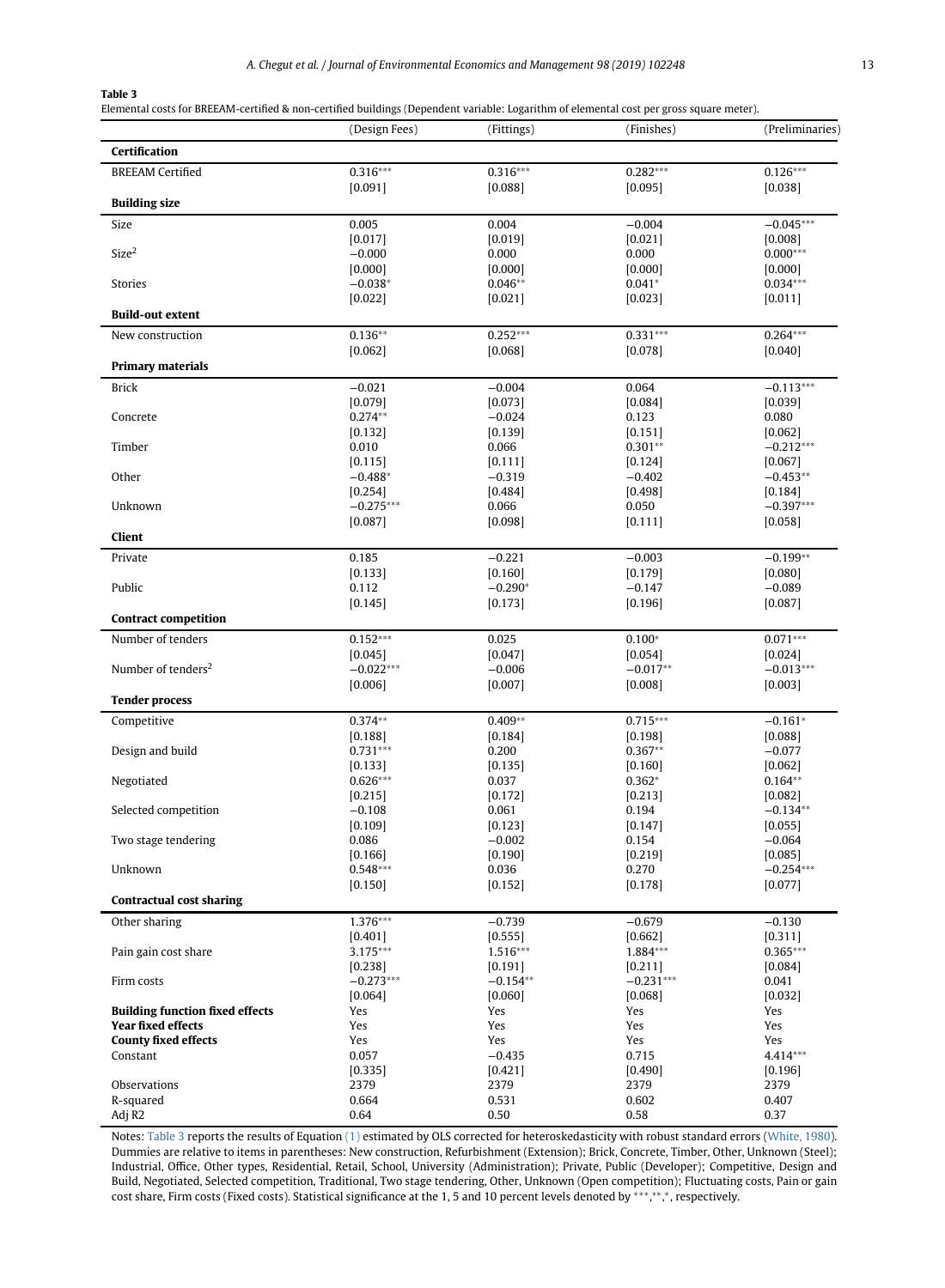#### **Table 4**

Construction costs by BREEAM rating (Dependent variable: Logarithm of construction cost per gross square meter & contract length).

<span id="page-13-0"></span>

|                                        | (Cost)     | (Cost)     | (Cost)     | (Cost)     | (Length)    |
|----------------------------------------|------------|------------|------------|------------|-------------|
| Certification                          |            |            |            |            |             |
| Outstanding                            | $0.380*$   | 0.307      | $0.347*$   | $0.305*$   |             |
|                                        | [0.220]    | [0.210]    | [0.191]    | [0.183]    |             |
| Excellent                              | $0.189***$ | $0.101***$ | $0.078**$  | 0.047      |             |
|                                        | [0.034]    | [0.033]    | [0.034]    | [0.036]    |             |
| Very Good                              | $0.185***$ | $0.136***$ | $0.132***$ | $0.099**$  |             |
|                                        | [0.047]    | [0.046]    | [0.046]    | [0.041]    |             |
| Good                                   | $-0.008$   | $-0.052$   | $-0.076$   | $-0.070$   |             |
|                                        | [0.107]    | [0.090]    | [0.089]    | [0.076]    |             |
| Pass                                   | 0.120      | 0.060      | 0.069      | 0.051      |             |
|                                        | [0.221]    | [0.187]    | [0.182]    | [0.175]    |             |
| Outstanding/Excellent/Very Good        |            |            |            |            | $0.130*$    |
|                                        |            |            |            |            | [0.067]     |
| Good/Pass                              |            |            |            |            | $-0.056$    |
|                                        |            |            |            |            | [0.105]     |
| <b>Building size</b>                   |            | Yes        | Yes        | Yes        | Yes         |
| <b>Build-out extent</b>                |            | Yes        | Yes        | Yes        | Yes         |
| <b>Primary materials</b>               |            |            | Yes        | Yes        | Yes         |
| <b>Building use</b>                    |            |            | Yes        | Yes        | Yes         |
| <b>Client</b>                          |            |            | Yes        | Yes        | Yes         |
| <b>Contract competition</b>            |            |            |            | Yes        | Yes         |
| <b>Tender process</b>                  |            |            |            | Yes        | Yes         |
| <b>Contractual cost sharing</b>        |            |            |            | Yes        | Yes         |
| <b>Building function fixed effects</b> | Yes        | Yes        | Yes        | Yes        | Yes         |
| <b>Year fixed effects</b>              | Yes        | Yes        | Yes        | Yes        | Yes         |
| <b>County fixed effects</b>            | Yes        | Yes        | Yes        | Yes        | Yes         |
| Constant                               | 7.256***   | 6.871***   | 6.974***   | $7.105***$ | $-0.838***$ |
|                                        | [0.108]    | [0.109]    | [0.111]    | [0.139]    | [0.302]     |
| Observations                           | 2379       | 2379       | 2379       | 2379       | 825         |
| R-squared                              | 0.324      | 0.374      | 0.408      | 0.472      | 0.693       |
| Adj R <sub>2</sub>                     | 0.29       | 0.34       | 0.38       | 0.44       | 0.64        |

Notes: [Table 4](#page-13-0) reports the results of equation [\(1\)](#page-8-1) [estimated by OLS corrected for heteroskedasticity with robust standard errors \(White,](#page-17-30) 1980). Statistical significance at the 1, 5 and 10 percent levels denoted by \*\*\*,\*\*,\*,\*, respectively.

do not differ markedly from the control variables reported in [Table 2.](#page-10-0) Overall, the results reported in [Table 4](#page-13-0) show that the marginal costs of green buildings increase with the certification level, and that the cost differences between certification levels are substantial. Across the four model specifications we employ, buildings certified as Outstanding are 30–38 percent more expensive to construct. For buildings rated as Excellent and Very Good, we find construction cost premiums ranging between 5 and 19 percent, and for the lowest two levels of green certification, we do not find statistically significant green cost premiums at all, irrespective of the model specification. These results suggest that the overall green construction cost effects reported in [Table 2](#page-10-0) are mostly determined by the costs of the greenest buildings in the sample.

Next, we investigate whether the degree of "greenness" is also related to project duration. We do not have enough contract length observations to investigate the effects for all five BREEAM certification levels, so we cluster the observations in each of these categories into two groups, with the "deep green" group consisting of Outstanding, Excellent and Very Good buildings, and the "light green" group consisting of Good and Pass buildings. The regression results in Column (5) show that only the "deep green" construction projects that aim for high levels of efficiency take significantly longer to finish, with a 13 percent longer contract length, on average. This finding implies that these buildings need longer capital commitments as compared to conventional buildings or construction projects with limited energy efficiency sustainability attributes. On contract length, we therefore also conclude that the result provided in [Table 2](#page-10-0) seems to be attributable to the most sustainable, greenest buildings.

To further analyze the effect of relative greenness on construction costs, we estimate a model using the elemental construction costs as explained by BREEAM ratings. [Table 5](#page-14-0) reports the coefficients for the five levels of BREEAM certification, using the full set of control variables, and focusing only on the four cost elements that we analyzed previously. The table does not report results for the individual control variables – these are comparable to the results reported in [Table 3.](#page-12-0)

The findings show a notable increase in design fees for increasing levels of environmental performance. The design costs of buildings marked as Outstanding are 150 percent higher as compared to those of non-certified projects; Excellent projects cost about 40 percent more to design, whereas lower levels of building energy efficiency and sustainability are not associated with higher design fees. Preliminaries, Finishes and Fittings costs are not significantly higher for Outstanding buildings, but higher for Excellent and Very Good buildings. It is possible that the small sample size for Outstanding buildings affects significance levels here.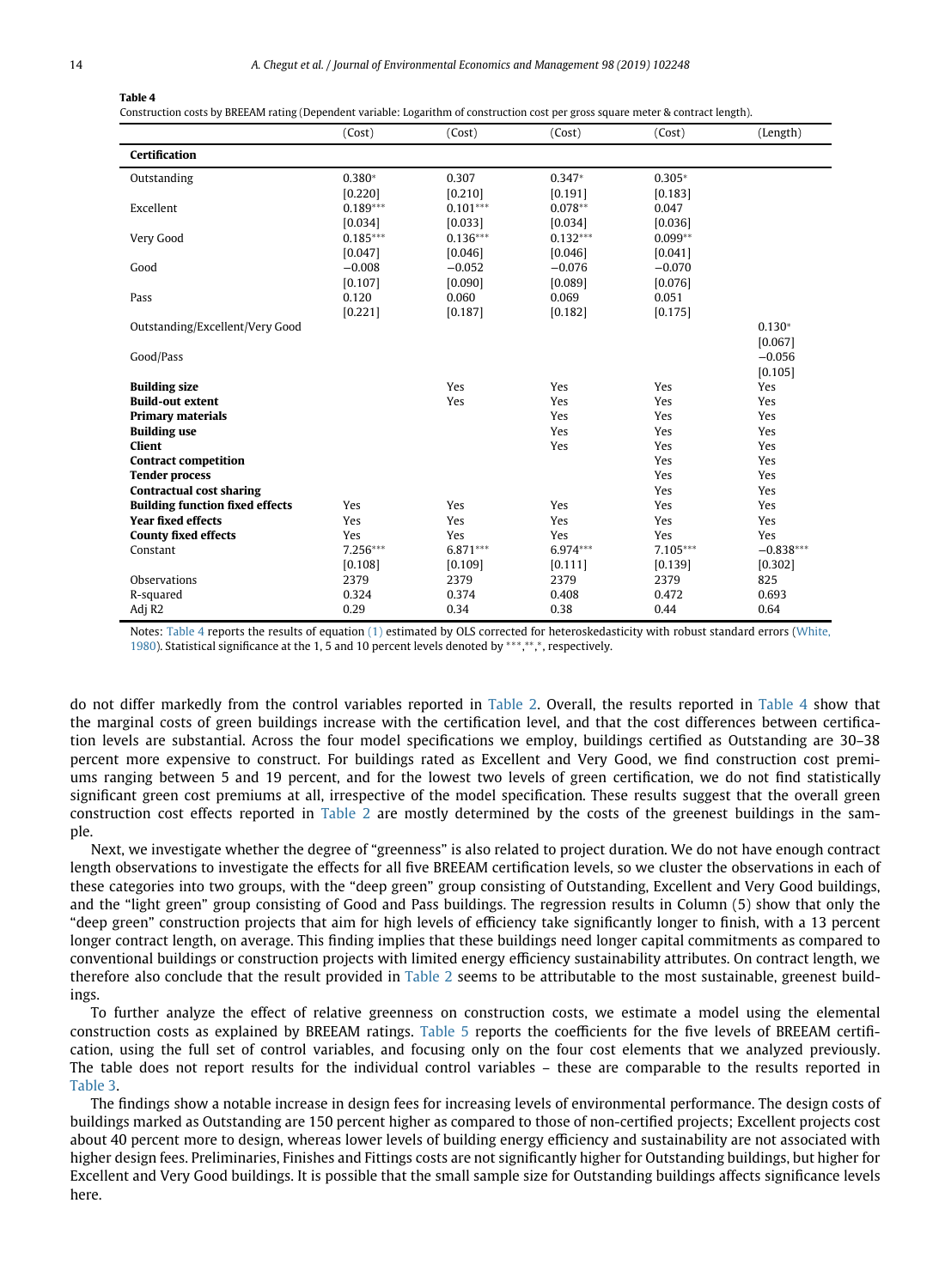#### **Table 5**

Elemental costs by BREEAM-quality (Dependent variable: Logarithm of elemental cost per gross square meter).

<span id="page-14-0"></span>

|                                 | (Design Fees) | (Fittings) | (Finishes) | (Preliminaries) |
|---------------------------------|---------------|------------|------------|-----------------|
| Certification                   |               |            |            |                 |
| Outstanding                     | $1.501***$    | 0.698      | 0.894      | 0.142           |
|                                 | [0.571]       | [0.559]    | [0.734]    | [0.269]         |
| Excellent                       | $0.401***$    | $0.384***$ | 0.217      | $0.101*$        |
|                                 | [0.147]       | [0.127]    | [0.132]    | [0.056]         |
| Very Good                       | 0.166         | $0.361***$ | $0.362***$ | $0.179***$      |
|                                 | [0.120]       | [0.124]    | [0.123]    | [0.051]         |
| Good                            | 0.526         | $-0.654$   | $-0.481$   | $-0.164$        |
|                                 | [0.387]       | [0.465]    | [0.664]    | [0.131]         |
| Pass                            | 0.476         | 1.175*     | $1.247**$  | $-0.288**$      |
|                                 | [0.567]       | [0.623]    | [0.564]    | [0.138]         |
| <b>Building size</b>            | Yes           | Yes        | Yes        | Yes             |
| <b>Build-out extent</b>         | Yes           | Yes        | Yes        | Yes             |
| <b>Primary materials</b>        | Yes           | Yes        | Yes        | Yes             |
| <b>Building use</b>             | Yes           | Yes        | Yes        | Yes             |
| Client                          | Yes           | Yes        | Yes        | Yes             |
| <b>Contract competition</b>     | Yes           | Yes        | Yes        | Yes             |
| <b>Tender process</b>           | Yes           | Yes        | Yes        | Yes             |
| <b>Contracting period</b>       | <b>Yes</b>    | Yes        | Yes        | Yes             |
| <b>Contractual cost sharing</b> | Yes           | Yes        | Yes        | Yes             |
| <b>Year fixed effects</b>       | Yes           | Yes        | Yes        | Yes             |
| <b>County fixed effects</b>     | Yes           | Yes        | Yes        | Yes             |
| Constant                        | 0.106         | $-0.454$   | 0.695      | $4.402***$      |
|                                 | [0.333]       | [0.421]    | [0.483]    | [0.195]         |
| Observations                    | 2379          | 2379       | 2379       | 2379            |
| R-squared                       | 0.665         | 0.535      | 0.605      | 0.409           |
| Adj R <sub>2</sub>              | 0.65          | 0.51       | 0.58       | 0.37            |

Notes: [Table 5](#page-14-0) reports the results of equation [\(1\)](#page-8-1) estimated by OLS corrected for heteroskedasticity with robust standard errors [\(White, 1980\)](#page-17-30). Statistical significance at the 1, 5 and 10 percent levels denoted by \*\*\*,\*\*,\*, respectively.

## **5. Conclusion**

Buildings represent an important input for the modern economy, and the building stock is a large and growing consumer of electricity, gas and other resources, leading to significant environmental externalities. Green building certification, regulation towards sustainability performance measurement, and building codes for energy efficiency are gaining in importance, all with the aim of transforming the built environment towards more efficient, greener construction and operations. However, a large share of new construction has yet to switch to such efficient, green construction. This is contrasting the literature on the marginal financial implications of green building, which documents significant value premiums associated with green commercial real [estate ranging between 13.3 and 36.5 percent \(Eichholtz, Kok and Quigley, 2010, 2013;](#page-16-1) [Fuerst and McAllister, 2011;](#page-17-8) Chegut et al., 2014).

Of course, the positive marginal output effects of more efficient, environmentally certified construction practices may simply reflect higher construction costs for these buildings. Currently, there is no systematic evidence addressing differences in input costs between green and conventional construction, but the general perception of developers and investors seems to be that converting to more efficient, green construction is substantially more costly, especially when it involves refurbishment of existing buildings.

Using a unique, manually constructed dataset, this paper assesses the magnitude, heterogeneity and temporal dynamics of green construction costs between 2003 and 2014 for a sample of 336 green buildings and 2060 matched conventional buildings. The main findings show higher marginal costs for more efficient, green construction and refurbishment projects. On average, costs are higher by 6.5 percent, but we document significant variation in the marginal cost of green construction based on the extent of environmental performance. Buildings that achieve the highest environmental ratings, BREEAM Very Good, Excellent and Outstanding, are constructed at a higher cost as compared to conventional construction projects, whereas efficient buildings that obtain Pass or Good ratings are not more expensive. As clients move up the technology curve, more efficient construction becomes more expensive in the design and implementation of such technology.

Analyzing the composition of construction costs, we find an economically and statistically significant premium in design costs and preliminaries, as well as in finishes and fitting costs for green buildings, which is robust to different model specifications. Overall, environmentally certified buildings have 31 percent higher design costs as compared to conventional buildings. BREEAM Excellent and Outstanding buildings are, on average, 40 and 150 percent more expensive to design than their conventional and otherwise comparable peers. These higher design fees are likely to reduce the willingness of property developers to engage in green building practices, since design fees represent a considerable risk to developers. Although design fees are less than three percent of overall construction costs, these expenditures have to be paid up-front, at a time when the developer faces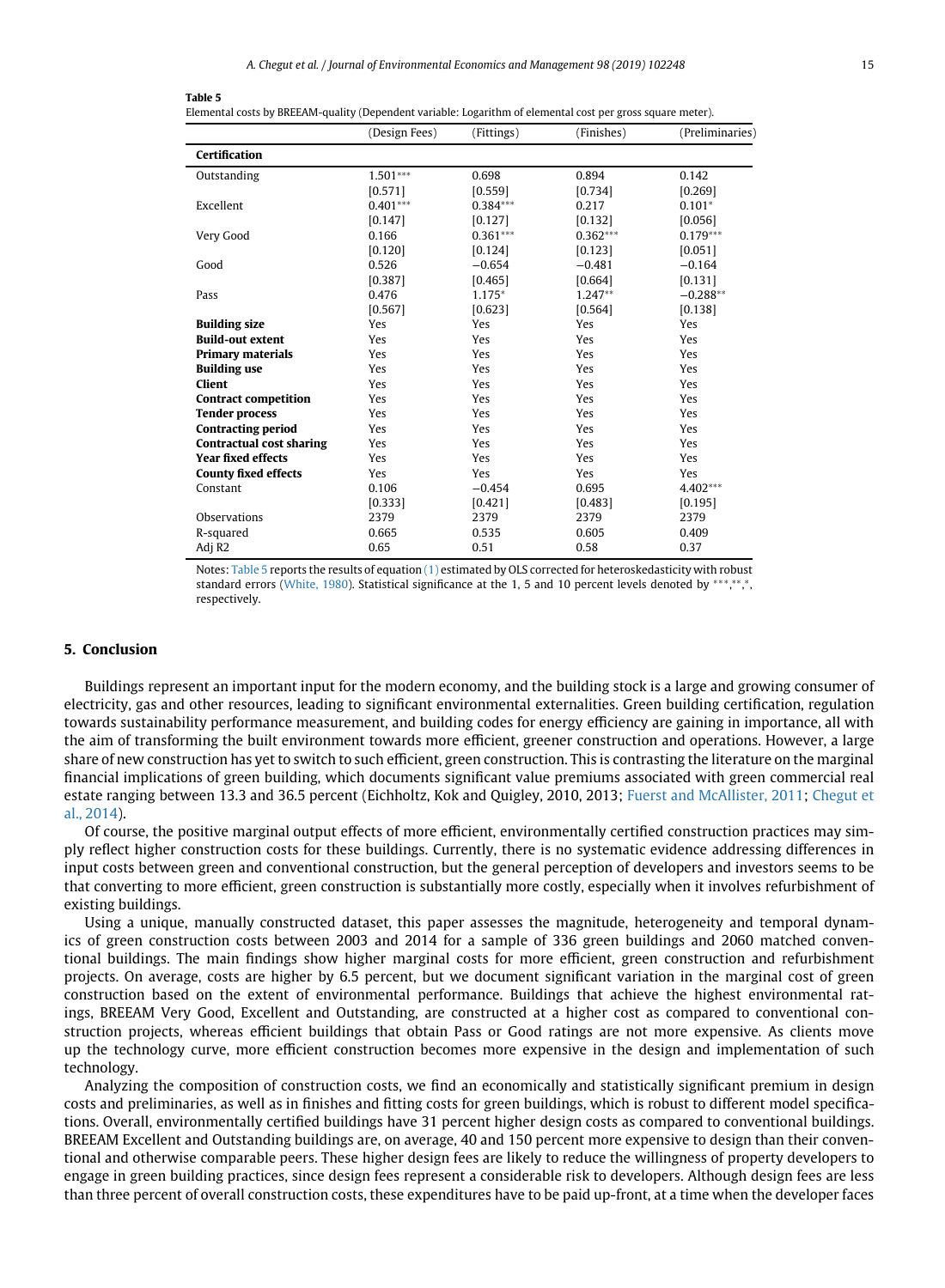fundamental uncertainty over building permits and market take-up of the project. Moreover, these fees are typically fully paid by the developer, since external equity or debt is not available at this stage of the development process. Developers tend to have rather small balance sheets relative to the size of their activities, so even the relatively limited capital outlay through these higher design fees poses a notable financial risk. This may partially explain why green construction and refurbishment practices are not more prevalent, even though overall marginal costs are lower than the price premium commanded by green buildings in the market, suggesting a market failure.

The higher finishes and fitting costs are financed during the project development, but can have other behavioral implications: developers may be uncertain about the willingness of market participants to pay for more expensive finishes, such as cradleto-cradle carpets, low-VOC paint, and other sustainable materials. Whereas a more efficient heating, cooling and ventilation system probably provides a clear payback to potential buyers, other green attributes may have softer benefits. Developers may be hesitant to invest in those soft attributes in the absence of a certain pay-off, even though academic evidence shows a clear willingness to pay for green attributes, both in the real estate sector as well as for consumer goods, automobiles, solar panels, etc. (see, for example, [Dastrup et al. \(2012\);](#page-17-32) [Kahn \(2007\)\)](#page-17-33). This market failure may be resolved relatively easily through provision of additional debt financing by construction lenders, which means developers do not have to invest their valuable equity to pay for additional green features. Anecdotally, we observe that some banks have started to provide such green loans, which have lower rates and higher LTVs than conventional loans.

Analysis of the duration of construction projects provides an additional explanation for the slow uptake of more efficient, green building practices: buildings certified as green take on average almost 11 percent longer to complete, after controlling for building size and other factors influencing construction project duration. This finding implies that there is a market barrier to the adoption of green buildings: developers have to wait longer to recoup their initial investment, adding significantly to the risk exposure of developers engaging in certified green construction projects. Potentially, this market barrier will reduce over time if developers and construction companies make advances in green building practices and innovation through the adoption of digital technology for improved cooperation [\(Boland et al., 2007;](#page-16-10) [Barlow, 2000\)](#page-16-11).

Results from this paper show that even if the long-term benefits of a switch to green production processes outweigh the costs [\(Acemoglu et al., 2012,](#page-16-0) [2014\)](#page-16-12), the short-term incentives in the real estate development industry may prevent this switch from happening at the pace that would otherwise be economically rational. Policymakers increasingly rely on certification programs providing transparency on the efficiency and sustainability of buildings to stimulate market efficiency and the uptake and diffusion of more efficient building practices. While there is evidence that these certification programs have the desired demand-side implications, resulting in marginal outputs that differ based on environmental certification, the results in this paper provide some evidence that may explain the limited uptake of more efficient building practices, and the well-documented energy-efficiency gap.

## <span id="page-15-0"></span>**Appendix A**



Notes: Figure A1 displays the distribution of propensity score weights for the full sample, BREEAM-certified and non-certified samples.

**Fig. A1** Propensity score distribution and area of common support.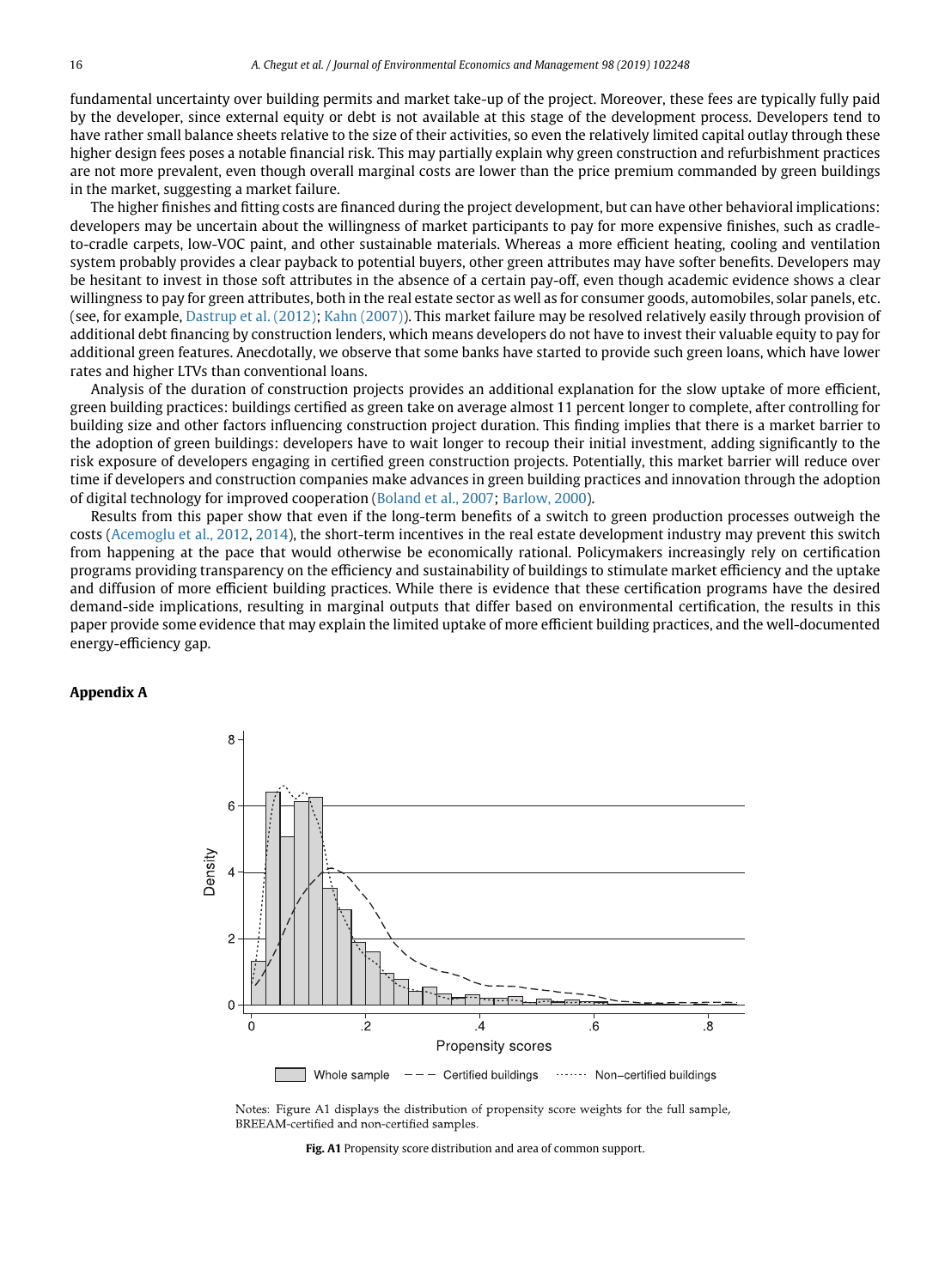<span id="page-16-6"></span>

| И<br>ı<br>D<br>v | c<br>and the state of the state of the state of the state of the state of the state of the state of the state of th |
|------------------|---------------------------------------------------------------------------------------------------------------------|
|------------------|---------------------------------------------------------------------------------------------------------------------|

| Data sources, variable list and description. |  |  |  |
|----------------------------------------------|--|--|--|
|----------------------------------------------|--|--|--|

| Variable                                        | Description                                                                                                                                                                           |
|-------------------------------------------------|---------------------------------------------------------------------------------------------------------------------------------------------------------------------------------------|
|                                                 | Building Research Establishment Environmental Assessment Method (BREEAM) - Green Book Live                                                                                            |
| Certification                                   |                                                                                                                                                                                       |
| BREEAM-certified                                | Dummy variable indicating BREEAM certification                                                                                                                                        |
| Outstanding                                     | Indicates BREEAM certification score greater than or equal to 85                                                                                                                      |
| Excellent                                       | Indicates BREEAM certification score greater than or equal to 70                                                                                                                      |
| Very Good                                       | Indicates BREEAM certification score greater than or equal to 55                                                                                                                      |
| Good                                            | Indicates BREEAM certification score greater than or equal to 45                                                                                                                      |
| Pass                                            | Indicates BREEAM certification score greater than or equal to 30                                                                                                                      |
| <b>Building Cost Information Service - BCIS</b> |                                                                                                                                                                                       |
| Cost and cost elements                          |                                                                                                                                                                                       |
| Total building cost                             | Inclusion of substructure, superstructure, finishes, fittings, services, contingencies,                                                                                               |
|                                                 | preliminaries, external works and design fees.                                                                                                                                        |
| Design fees cost                                | Cost of design including consultant's fees and contractor's design fees.                                                                                                              |
| Fittings cost                                   | Fittings, fixtures, furniture; works of art, and non-mechanical and electrical equipment.                                                                                             |
| Finishes cost                                   | Note: Includes domestic kitchen equipment supplied with kitchen fittings.                                                                                                             |
| Preliminaries cost                              | Preparatory work and finishes to surfaces of walls and other vertical surfaces internally.<br>Priced items in Preliminaries and Summary but excluding contractor's price adjustments, |
|                                                 | profit and overheads, and can include: management and staff, site establishment,                                                                                                      |
|                                                 | temporary services, security, safety and environmental protection, control and                                                                                                        |
|                                                 | protection, mechanical plant, temporary works, site records and cleaning.                                                                                                             |
| Contingencies cost                              | Allowance for client's risks of unforeseen costs.                                                                                                                                     |
| External works cost                             | Covers the road works, ground and air related infrastructure of the building(s).                                                                                                      |
| Substructure cost                               | All work below underside of screed or, where no screed exists, to underside of lowest                                                                                                 |
|                                                 | floor finishes including damp-proof membrane, together with relevant excavations and                                                                                                  |
|                                                 | foundations (includes walls to basements designed as retaining walls).                                                                                                                |
| Superstructure cost                             | Load bearing framework. Main floor and roof beams, ties and roof trusses of framed                                                                                                    |
|                                                 | buildings; casing to 42,000 stanchions and beams for structural or protective purposes.                                                                                               |
| Services cost                                   | The installation and equipment for sanitary, mechanical, electrical, disposal, water, heat,                                                                                           |
|                                                 | air, ventilation, fuel, lift and conveyor, fire and lightning, communication, security and                                                                                            |
|                                                 | central systems.                                                                                                                                                                      |
| Contract length (months)                        | Stipulated by client, offered by builder (if different), agreed.                                                                                                                      |
| Control variables                               |                                                                                                                                                                                       |
| Gross internal floor area (sqm)                 | Area of a building measured to the internal face of the perimeter walls at each floor level.                                                                                          |
| <b>Stories</b>                                  | Total number of floors including basement floors.                                                                                                                                     |
| Extension                                       | A horizontal extension of an existing structure(s).                                                                                                                                   |
| New construction                                | New building project or structure.                                                                                                                                                    |
| Refurbishment                                   | A reconstruction of an existing structure.                                                                                                                                            |
| Primary building material                       | Brick, concrete, steel, timber, offsite construction or undisclosed.                                                                                                                  |
| Future building use                             | Administration, industrial production, offices, residential, retail, school, university or                                                                                            |
|                                                 | other types of space.                                                                                                                                                                 |
| Client characteristics                          | Developer, private firm, public or municipal client contract.                                                                                                                         |
| Number of tenders                               | Number of tenders received.                                                                                                                                                           |
| Cost sharing characteristics                    | Costs vary across fluctuate, pain/gain, firm and fixed. Fluctuate allows costs to vary across                                                                                         |
|                                                 | the contract, pain/gain stipulates sharing in cost increases or decreases, firm costs allow<br>for some variation and fixed costs allow for no changes in costs.                      |
| Selection of contractor                         | Competitive, design and build, negotiated, open competition, selected competition,                                                                                                    |
|                                                 | traditional, two stage tendering, other and unknown.                                                                                                                                  |
|                                                 |                                                                                                                                                                                       |

#### **References**

<span id="page-16-12"></span><span id="page-16-11"></span><span id="page-16-10"></span><span id="page-16-9"></span><span id="page-16-8"></span><span id="page-16-7"></span><span id="page-16-5"></span><span id="page-16-4"></span><span id="page-16-3"></span><span id="page-16-2"></span><span id="page-16-1"></span>.

<span id="page-16-0"></span>[Acemoglu, Daron, Aghion, Philippe, Bursztyn, Leonardo, Hemous, David, 2012. The environment and directed technical change. Am. Econ. Rev. 102 \(1\),](http://refhub.elsevier.com/S0095-0696(18)30402-9/sref1) 131–166. [Acemoglu, Daron, Akcigit, Ufuk, Hanley, Douglas, Kerr, William, 2014. Transition to Clean Technology. National Bureau of Economic Research No. w20743.](http://refhub.elsevier.com/S0095-0696(18)30402-9/sref2) . [Aghion, Philippe, Griffith, Rachel, 2005. Competition and Growth: Reconciling Theory and Evidence \(Zeuthen Lectures\). MIT Press, Cambridge.](http://refhub.elsevier.com/S0095-0696(18)30402-9/sref3) [Atkinson, Jon, 2010. Capital Cost Sustainable Offices. Halcrow Yolles, South West of England Regional Development Agency, Davis Langdon LLP and Cyril](http://refhub.elsevier.com/S0095-0696(18)30402-9/sref4) Sweett.

[Baltagi, Badi, Griffin, James, 1988. A general index of technical change. J. Political Econ. 96 \(1\), 20–41.](http://refhub.elsevier.com/S0095-0696(18)30402-9/sref5)

[Barlow, James, 2000. Innovation and learning in complex offshore construction projects. Res. Policy 29 \(78\), 973–989.](http://refhub.elsevier.com/S0095-0696(18)30402-9/sref6)

[Black, Dan, Smith, Jeffrey, 2004. How robust is the evidence on the effects of college quality? Evidence from matching. J. Econom. 121 \(1\), 99–124.](http://refhub.elsevier.com/S0095-0696(18)30402-9/sref7)

Bokhari, Sheharyar, Geltner, David, 2017. Commercial buildings capital consumption and the United States National accounts. Rev. Income Wealth, [https://](https://onlinelibrary.wiley.com/doi/abs/10.1111/roiw.12357) [onlinelibrary.wiley.com/doi/abs/10.1111/roiw.12357.](https://onlinelibrary.wiley.com/doi/abs/10.1111/roiw.12357) In press.

[Boland Jr., Richard J., Lyytinen, Kalle, Yoo, Youngjin, 2007. Wakes of innovation in project networks: the case of digital 3-D representations in architecture,](http://refhub.elsevier.com/S0095-0696(18)30402-9/sref9) engineering, and construction. Organ. Sci. 18 (4), 631–647.

[Brounen, Dirk, Kok, Nils, 2011. On the economics of energy labels in the housing market. J. Environ. Econ. Manag. 62 \(2\), 166–179.](http://refhub.elsevier.com/S0095-0696(18)30402-9/sref10) [Chegut, Andrea, Eichholtz, Piet, Kok, Nils, 2014. Supply, demand and the value of green buildings. Urban Stud. 51 \(1\), 1–22.](http://refhub.elsevier.com/S0095-0696(18)30402-9/sref11) [Cortazar, Gonzalo, Schwartz, Eduardo, Salinas, Marcelo, 1998. Evaluating environmental investments: a real options approach. Manag. Sci. 44 \(8\),](http://refhub.elsevier.com/S0095-0696(18)30402-9/sref12) 1059–1070.